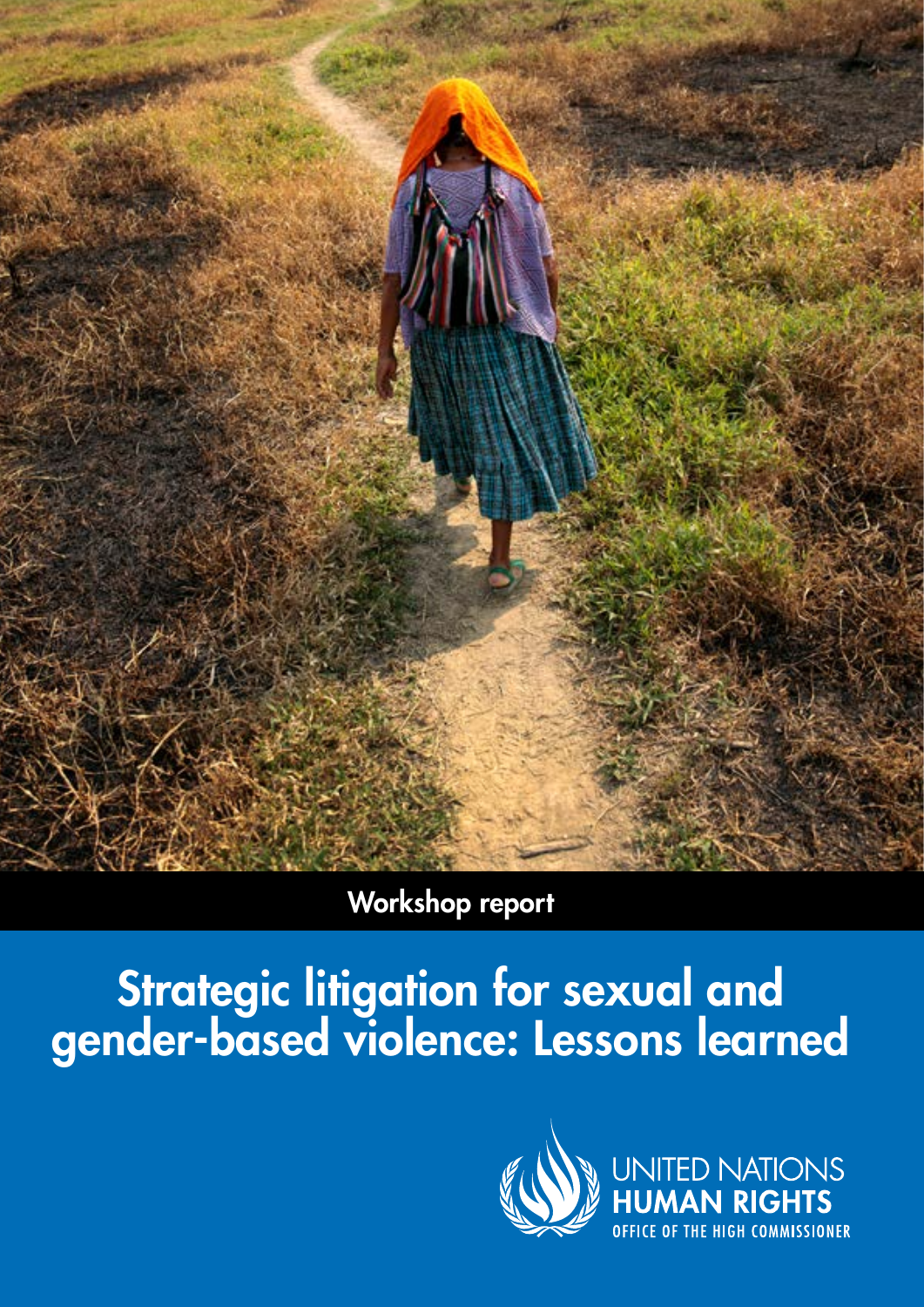2019 United Nations

All worldwide rights reserved

Report by the Office of the United Nations High Commissioner for Human Rights (OHCHR) Symbols of United Nations documents are composed of capital letters combined with figures. Mention of such a figure indicates a reference to a United Nations document.

Cover image: © UN Women/Ryan Brown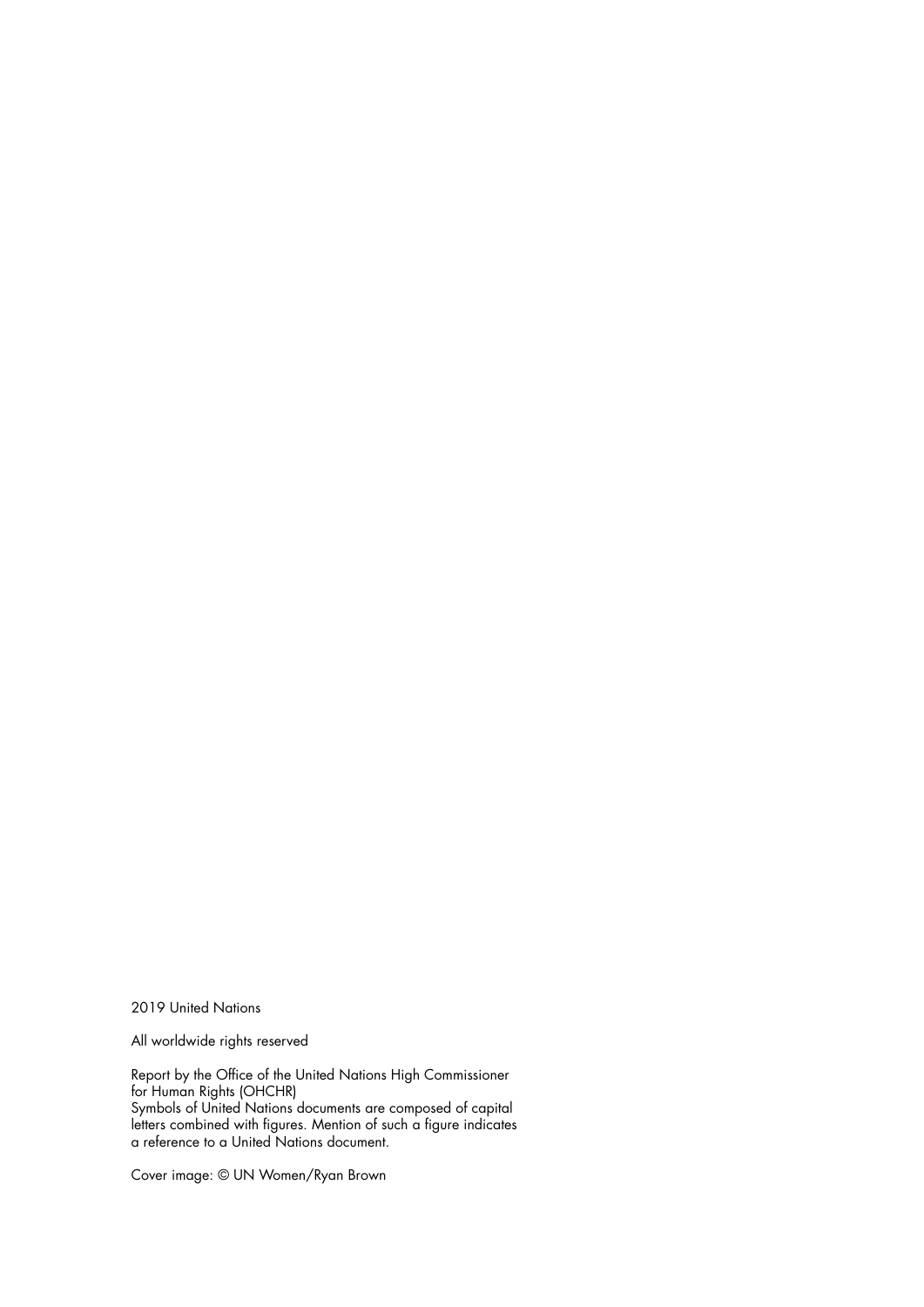Office of the United Nations High Commissioner for Human Rights

# **Strategic litigation for sexual** and gender-based violence: Lessons learned

Workshop report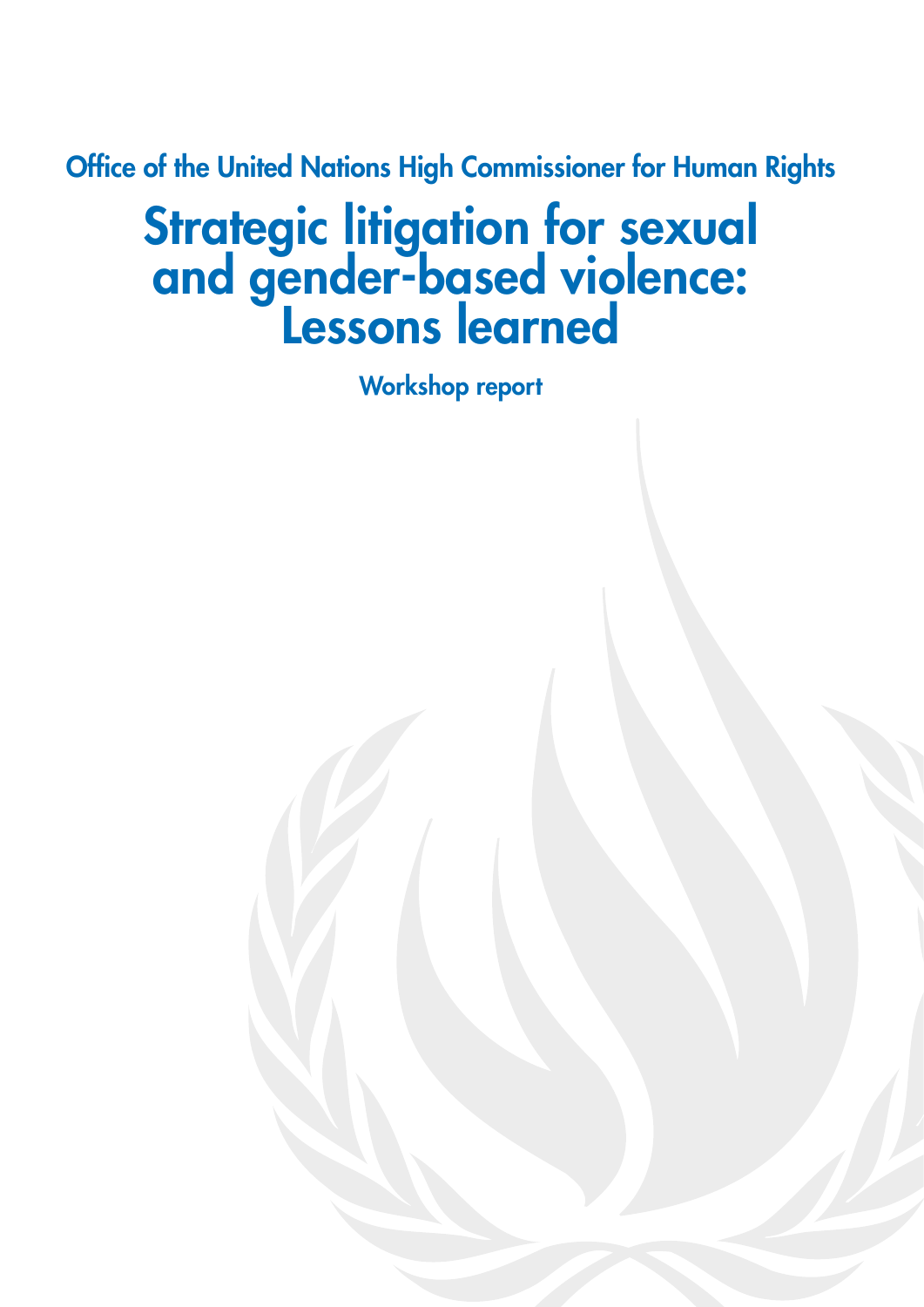# **Contents**

| 1. Victims' participation in strategic SGBV litigation: a victim-centred approach                      | $\overline{2}$ |
|--------------------------------------------------------------------------------------------------------|----------------|
| 2. Designing and planning strategic SGBV litigation                                                    | $\overline{4}$ |
| 3. Coordination and collaboration among entities leading strategic<br><b>SGBV</b> litigation processes | 8              |
| 4. Communication and advocacy strategies                                                               | 10             |
| 5. Funding of strategic litigation                                                                     | 12             |
| 6. Transformative impact of strategic litigation                                                       | 12             |
| 7. Concluding remarks                                                                                  | 15             |

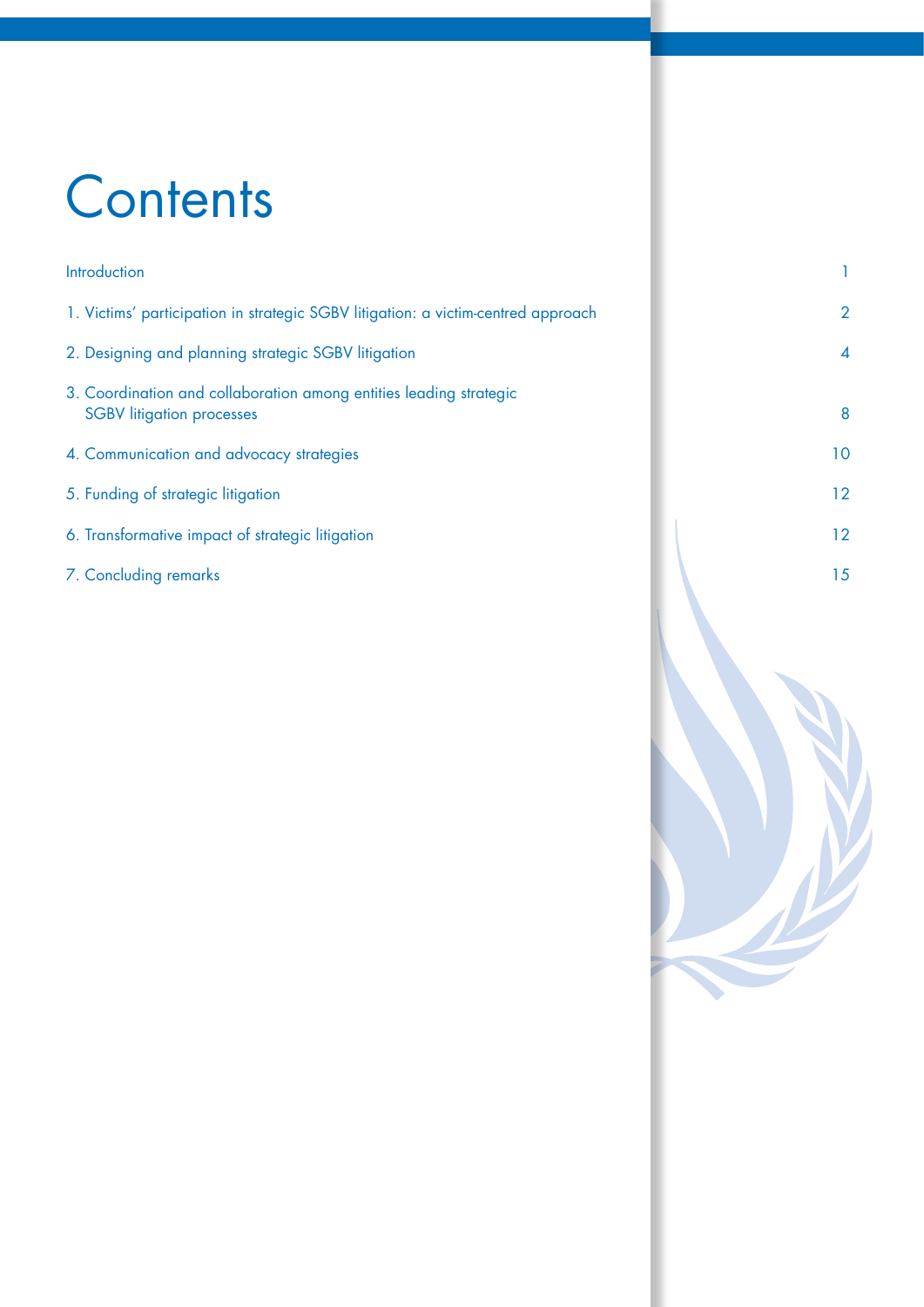### **Introduction**

As part of UN Human Rights Office's efforts to promote accountability for gender-based crimes, the OHCHR Women's Human Rights and Gender Section (WHRGS) is working to identify, analyse and share good practices, and reinforce synergies and common understanding among practitioners on access to justice for victims/survivors<sup>1</sup> of sexual violence, particularly in contexts of conflict, post-conflict and insecurity. Part of this effort included a lessons learned workshop on the use of strategic litigation for cases of sexual and gender-based violence (SGBV)2 held on 19 and 20 June 2019.

For the purpose of this lessons-learned exercise, strategic SGBV litigation comprises initiatives and interventions to bring cases of SGBV before judicial or quasi-judicial bodies (domestic, regional or international jurisdictions) with the aim to achieve greater protection and enjoyments of human rights, in addition to obtaining justice and redress in a specific case.3

Strategic SGBV litigation is an important tool to address the structural obstacles that survivors face to access justice and protection - challenges that are particularly acute in contexts of conflict, postconflict and insecurity. These include for instance: lack of acknowledgement of SGBV as a human rights violation and failure to recognize those who have

been subjected to it as victims; prevalence of stigma, combined with persistent gender stereotypes, which impacts victims/survivors' ability to disclose and share with others the harm experienced; lack of trust in institutions which further deter victims from lodging formal complaints; gaps in domestic legislation, implementation of laws and procedural frameworks, which are not protective of victims' rights; gaps in investigatory capacities which further undermine the prosecution of cases of sexual violence before the courts and other accountability mechanisms; the granting of reparations being an exception and often failing to meet the minimum demands of the survivors; further harm against victims and human rights defenders, including intimidation, threats and harassment, and other acts of violence of sexist nature.

Strategic SGBV litigation has great potential to enhance victims' access to justice and can contribute to legislative or societal transformation. This includes enforcing existing legislation or clarifying its meaning, reviewing or amending legislation, regulations or policies, developing jurisprudence, raising awareness at the national or international level of particular issues, combating stigma or addressing the consequences of sexual violence on victims. Successful strategic litigation is often accompanied by advocacy initiatives (such as media campaigns or social activism programme), and includes the involvement and coordination amongst multiple stakeholders (including victims, lawyers, judicial operators, government authorities, NGOs, United Nations entities, donors, academics, journalists, politicians, artists, etc.). To meet its full potential, strategic litigation efforts require sustained funding.

In line with established practice for working with victims of SGBV, strategic litigation must comply with minimum standards of protection from re-victimisation, including protection from reprisals, stigmatisation, retraumatisation and discrimination. Strategic litigation must ensure victims' meaningful participation in the design of strategies throughout the process, and work towards an outcome which reflects – and ultimately serves – their views, wishes and interests.

This lessons-learned exercise aimed at identifying good practices. This report intends to inform interventions of diverse actors, at the national, regional and international level, when designing and implementing

To identify a person who experienced sexual violence as "victim" or "survivor" primarily depends on the preference/selfidentification of the concerned individual. Practitioners should be respectful of these choices. The context in which the term is used may vary. For example, the term "victim" is regularly used when indicating that a person has been subjected to a violation of international law or a crime. The term is broad in that victims of sexual violence are those individuals who directly experienced the violence as well as those who were indirectly affected (for example, children born of rape). The term "survivor" is sometimes preferred by affected individuals, as considered more empowering as it implies agency and resiliency. There is no United Nations wide agreement on the use of one term or the other. Both terms can be used simultaneously and interchangeably. See OHCHR, Manual on Human Rights Monitoring (2011), [chapter 12, Trauma](https://www.ohchr.org/Documents/Publications/Chapter12-MHRM.pdf)  [and self-care](https://www.ohchr.org/Documents/Publications/Chapter12-MHRM.pdf).

[<sup>2</sup> On 27-28 March 2018, WHRGS organized a lessons- learned](https://www.ohchr.org/Documents/Issues/Women/WRGS/ReportLessonsLearned.pdf)  [workshop on protection of victims of sexual violence. See OHCHR](https://www.ohchr.org/Documents/Issues/Women/WRGS/ReportLessonsLearned.pdf)  [\(2019\), 'Protection of victims of sexual violence: Lessons learned',](https://www.ohchr.org/Documents/Issues/Women/WRGS/ReportLessonsLearned.pdf)  [available at www.ohchr.org/Documents/Issues/Women/WRGS/](https://www.ohchr.org/Documents/Issues/Women/WRGS/ReportLessonsLearned.pdf) [ReportLessonsLearned.pdf](https://www.ohchr.org/Documents/Issues/Women/WRGS/ReportLessonsLearned.pdf)

 $^3$  These forms of interventions are also known as "impact litigation," "test case litigation," "cause lawyering," "public interest litigation," among others. See also: Open Society Justice Initiative collection on strategic litigation; especially, OSJI, *Strategic Litigation Impacts. Insights from Global Experience,* New York, 2018.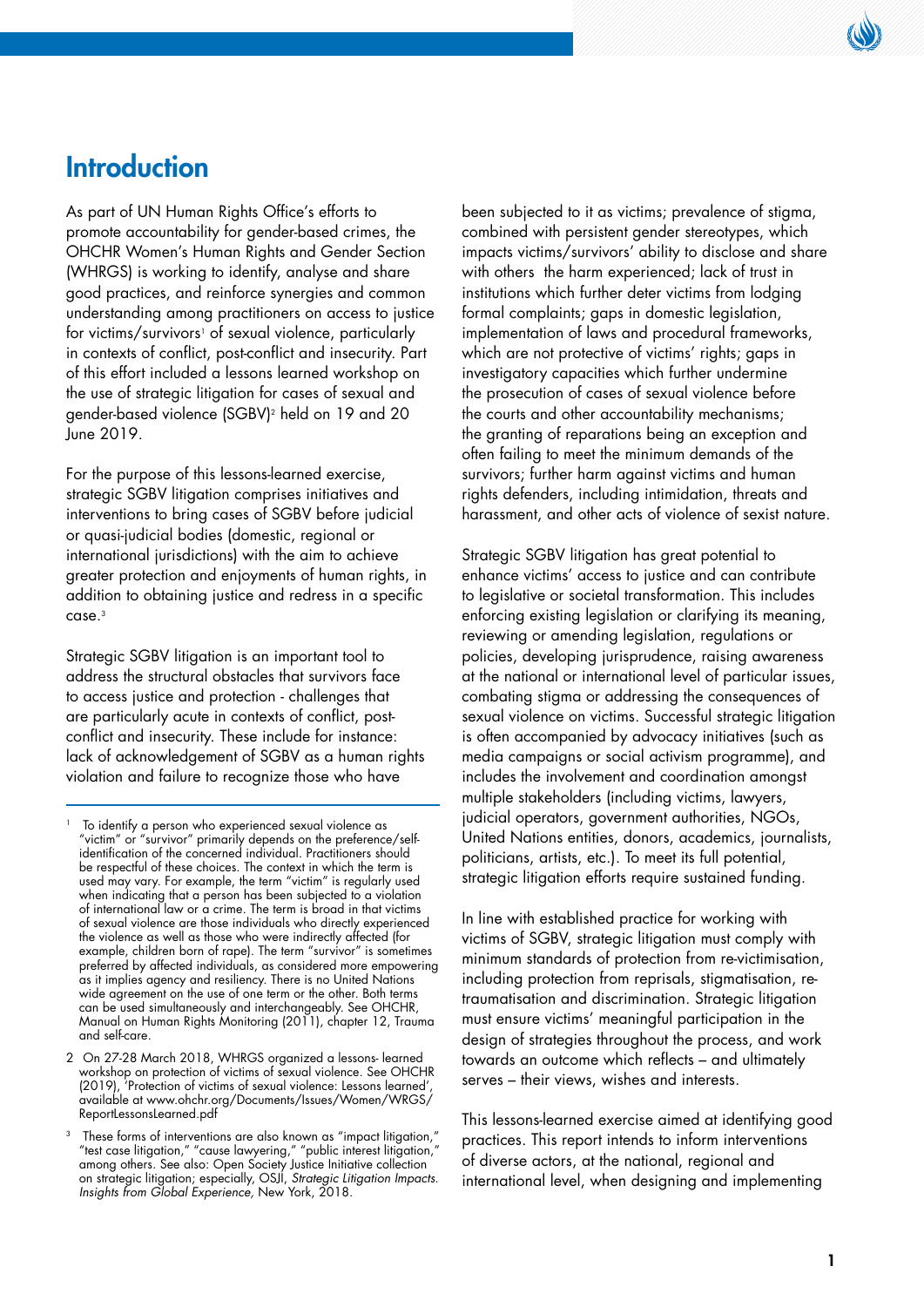initiatives using strategic litigation to enhance access to justice for victims, while further protecting their rights and contributing to prevention of violence through changes in institutions and societies.

### **Methodology and participants:**

This workshop was based on a comprehensive mapping of strategic litigation initiatives and interventions on SGBV cases, with a focus on conflict or post-conflict settings and other situations of violence. Preparatory work included desk research and semistructured interviews with numerous practitioners from civil society organizations and within the UN system, both based at headquarters and in the field. The workshop brought together 29 participants from

a variety of institutional and regional backgrounds, with direct experience in designing and implementing strategic SGBV litigation, specifically in conflict and post-conflict contexts.

Discussions covered the following topics: identifying the objectives of strategic SGBV litigation; integrating a victim-centred approach; designing and planning strategic litigation; stakeholders' coordination, collaboration and complementary roles; communicating and advocating; funding strategic litigation; and maximizing the transformative potential of strategic litigation. Throughout the discussions, participants highlighted the specific aspects, practices and challenges that relate to strategic SGBV litigation *vis-à-vis* broader strategic human rights litigation.

### 1. Victims' participation in strategic SGBV litigation: a victim-centred approach

Participants stressed the critical importance of rigorously adhering to strict ethical and human rights standards, while recalling the centrality of the victims in strategic litigation processes. Participants discussed how strategic SGBV litigation processes must conform to the needs, wishes and well-being of survivors. Victims/survivors' interests and decisions must prevail over other interests that may co-exist in litigating a case. This is particularly important to avoid "instrumentalization" of victims, such as "using" their voices and experiences in advocacy and litigation processes. Participants stressed the critical importance of informed consent and meaningful participation of victims/survivors. Processes aiming at a transformational agenda towards greater goals of gender equality and non-discrimination must go in hand with a transformational agenda for the survivors, aiming at their empowerment and greater autonomy, and towards the recognition, promotion and protection of their rights.

A victim-centred approach in strategic SGBV litigation includes:

→ Victims' meaningful participation must be ensured throughout the process. Essential elements underpinning participation are, among others: informed consent; confidentiality; regular, clear and transparent communication with victims, in

a language they understand; management of victims' expectations; and, continuous victims' risk assessment. Victims should be involved throughout all stages of the strategic litigation process. No assumptions should be made on their behalf and their informed choices should be the key driver of the strategic litigation, from design to implementation and follow-up.

- $\rightarrow$  Meaningful participation entails addressing the specific obstacles faced by victims in a given context to access justice, such as the prevalence and impact of stigma, the availability (or not) of psychosocial support, the existence and role of survivors networks and peer groups, the civic space and rights of freedom of expression and association of women's human rights defenders, the prevalence of gender-based discrimination, including harmful gender norms and stereotypes in the judiciary as well as among law enforcement officials, etc. Enabling safe environments that support victims' disclosure and participation is paramount.
- ➔ Impact should be assessed from the victims' perspective and with their interests as a paramount consideration.
- **→** A victim-centred approach should guide the entire process of strategic litigation, from choosing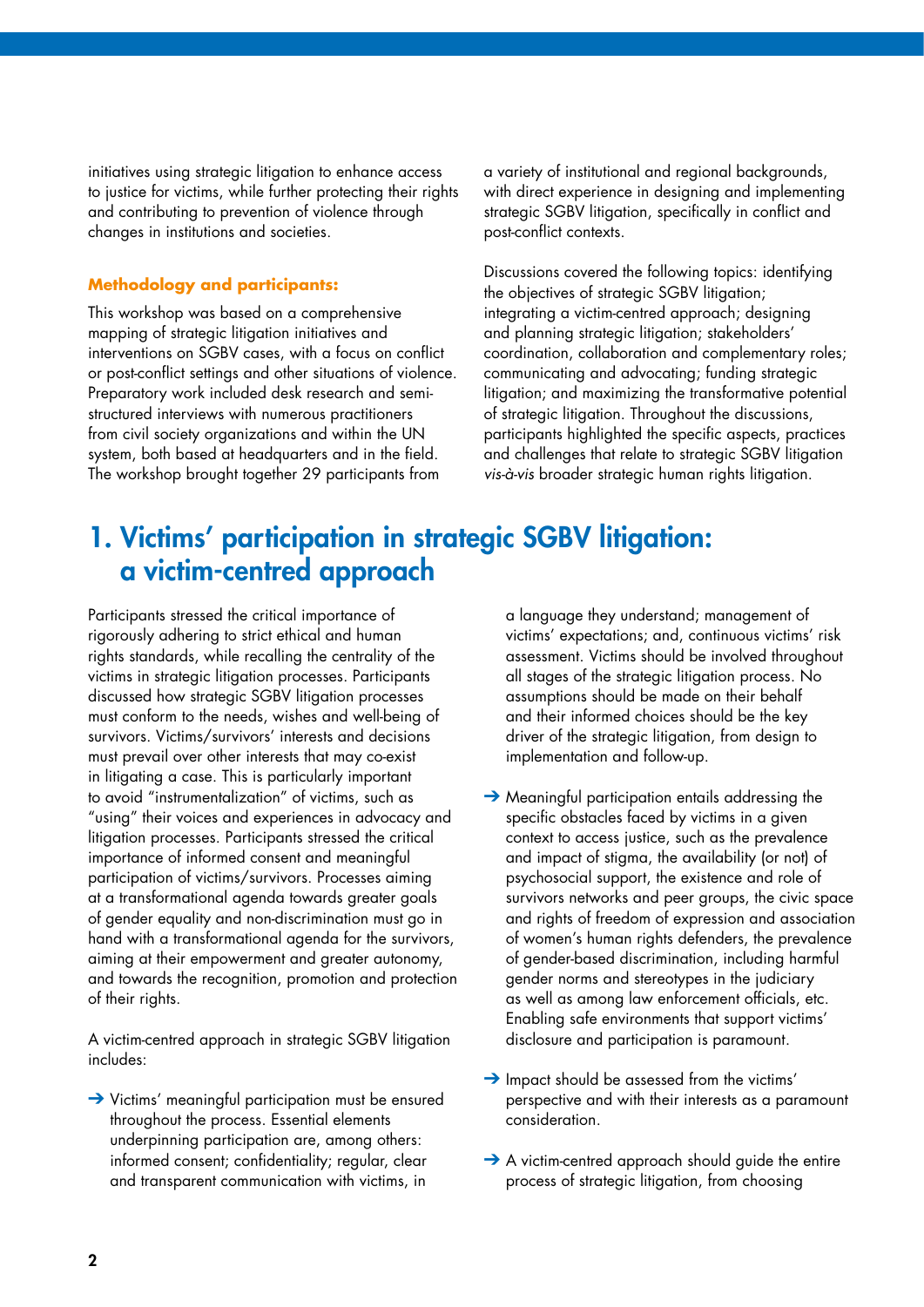the cases, the jurisdiction and strategies during the judicial phase and the post-trial process or proceedings.

**→** A victim-centred approach is about designing strategies that aim at empowering victims/survivor and ensuring their access to needed services, to holistic forms of protection and to the enjoyment of their rights. This includes, but is not limited to, access to psychosocial services, medical attention and the enjoyment of sexual and reproductive health and rights.

Participants discussed how tensions may arise when the perspective or priorities set by legal practitioners do not match the victims' expectations and what they consider best for themselves. In this regard, participants recalled the critical importance of prioritising victims' interest and wishes. Victims may decide to drop out of a litigation process, in which case their choice must be respected notwithstanding how much time and effort has been invested in supporting a given process.

Furthermore, participants also mentioned examples of tensions that have arisen between the prosecution or prosecutors' strategies and the strategic SGBV litigation strategy. They recalled the importance of integrating judicial and prosecutorial actors in the advocacy strategy to mitigate the risks of judicial proceedings being solely or primarily guided by the intention of the prosecutor, without due consideration of victims' wishes and interests.

Participants further discussed challenges in ensuring participation and consultation with survivors. When survivors live far from the place where litigation is pursued, for instance in remote areas, communication and regularity of exchanges can be more difficult or inconsistent. The number of the victims/survivors in a given case can also represent a communication challenge and may require organising clustered meetings with a smaller number of survivors. These challenges point to the need for adequate funding in order to support travel of survivors or practitioners involved in the case, as well as other

### **Sepur Zarco - Guatemala**

During the civil war, in Sepur Zarco village, Guatemala, indigenous Maya q'eqchi' women were forced to serve the soldiers of the military post, and many were subjected to sexual violence. More than thirty years later, fifteen q'eqchi' women filed a complaint against one military official and one military commissioner, who were sentenced by a Guatemalan court to 120 and 240 years of prison for crimes against humanity, including sexual violence, sexual and domestic slavery, as well as humiliating and degrading treatments.

The Sepur Zarco strategic SGBV litigation illustrates many good practices, including on the participation of the victims/ survivors in its design and implementation. Victims/survivors of the Sepur Zarco community, called the *abuelas* (grandmothers), were part of the strategic litigation process from the outset. They organized themselves in the Collective *Jalok U*, which means change in q'eqchi' and became joint plaintiffs in the case through this organization, led by one of the *abuelas*. Psychosocial support and peer group support, provided for many years by civil society actors, including Equipo de Estudios Comunitarios y de Acción Psicosocial (ECAP), was instrumental for the *abuelas* to organise and claim their rights to justice and reparations. Civil society actors leading the litigation and advocacy strategies regularly met with them, to listen and build an understanding of their views, objectives, life-plans,

needs and concerns, and to tailor the responses accordingly.

Victims/survivors were informed of the process, possible avenues, obstacles and risks, as well as of the measures available to mitigate those risks. They were part of the decision about the design and implementation of protection mechanisms, including protection o identity during the hearings, using their shawls. The strategic litigation also focused on the enforcement of victims' right to reparations and reflected their views about the nature of these measures. Indeed, the *abuelas* had always been emphatic that reparations should include development measures for their community, such as health services and education – rights which they had been denied.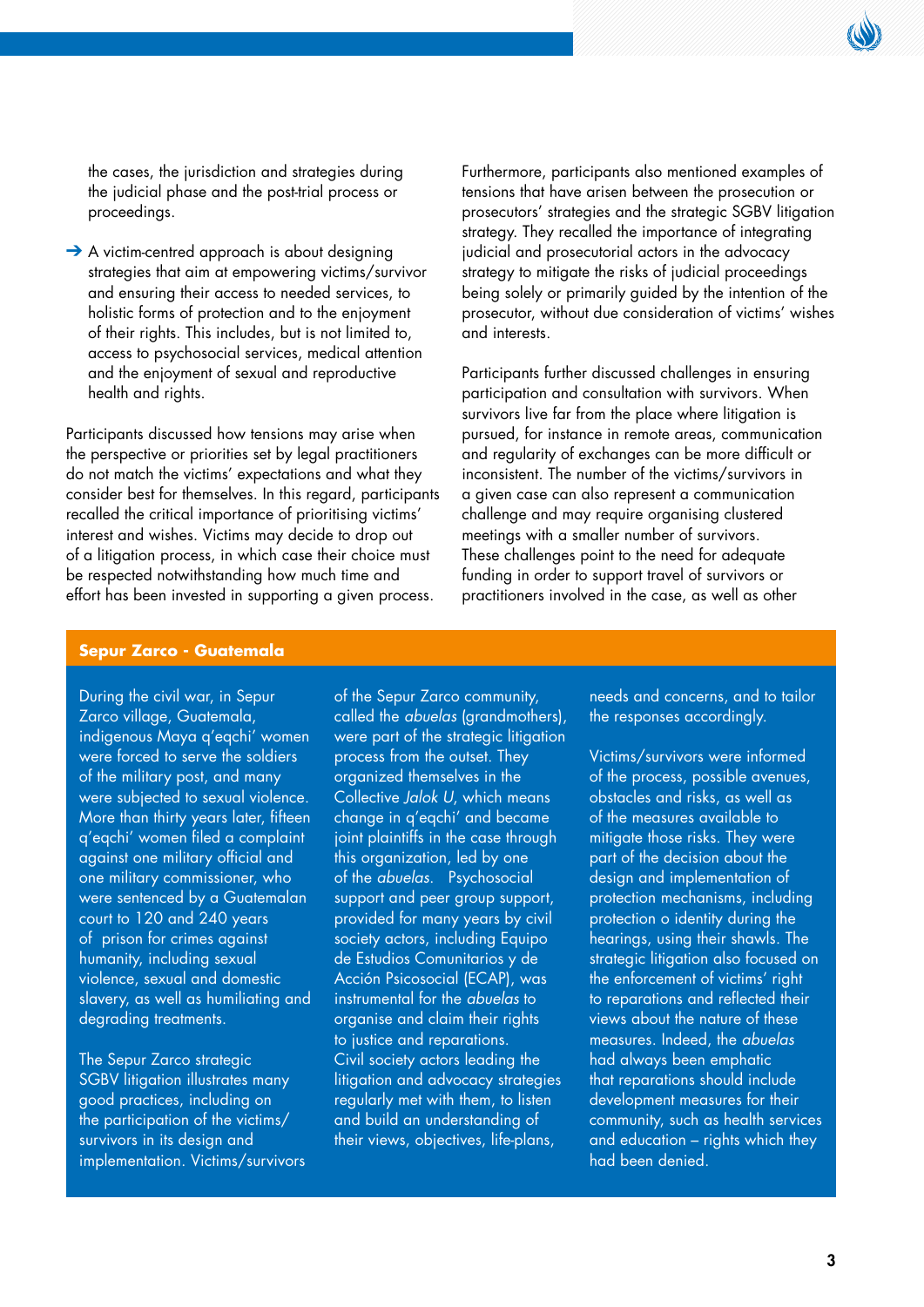means of ensuring communication. Another challenge reported was representativeness of victims/survivors, recognizing that they are not necessarily organised in a group, are not homogenous, and not all victims/ survivors relate with each other, necessarily. Leadership and representation are issues that require attention and discussions with survivors from the outset.

Some participants also discussed possible tensions that may arise at certain stages of the prosecutorial phase

and during the trial due the possible disruption in the communication and contact with survivors, in respect of the application of due process guarantees and rules and procedures of specific jurisdictions. Participants recalled that victims/survivors should be duly informed of the proceedings and phases of justice processes, in order for them to be able to anticipate how they will participate in and be informed of the proceedings and avoid creating false expectations, misunderstandings and mistrust.

### 2. Designing and planning strategic SGBV litigation

Participants discussed the elements that are particularly relevant for the planning and design of strategic SGBV litigation, including the definition of objectives, the criteria for selection and prioritisation of cases; the strategic choice of the legal forum and jurisdiction, as well as the strategic mapping of actors.

#### **Definition of the objectives of the strategic SGBV litigation**

Throughout the workshop, participants discussed the following key objectives of strategic SGBV processes, noting these should be compatible and should aim at achieving justice for the victims/survivors taking part in a litigation process.

Strategic SGBV litigation could contribute, for instance, to the following objectives:

- ➔ *SGBV victims/survivors' empowerment.*
- ➔ *SGBV victims/survivors' and communities' enhanced trust in the justice system.*
- ➔ *Societal transformation, including combating stigma and prejudices.*
- ➔ *Official acknowledgement of the truth, recognition of victims/survivors by the State and in communities as right-holders whose rights have been violated – recognising the gender dimension of such violations.*
- ➔ *Enforcement of the right to reparations, including individual and collective, material and symbolic, in consultation and with meaningful participation of victims/survivors, with gender-sensitive approaches.*
- ➔ *Breaking cycles of impunity and achieving justice for victims/survivors of SGBV.*
- ➔ *Changing State policies, legislation, proceedings and methods of work concerning the prevention, investigation and prosecution of SGBV, enhancing victims' participation – with a victim-centred and gender-sensitive approach.*
- ➔ *Enhancing victims/survivors' protection, support and access to services, including in relation to the right to health, including mental health, sexual and reproductive health and rights, as well as legal and socio-economic support.*
- ➔ *Setting legal precedents and jurisprudence towards a victim-centred and gender sensitive approaches in the interpretation and enforcement/application of international human rights norms and standards to address and respond to SGBV.*
- ➔ *Make visible specific patterns of SGBV, including when used as a weapon of war and/or to dismantle social fabric of a particular group, including to serve in truth-seeking, prevention and reparation efforts.*

#### **Criteria for case selection**

Participants mentioned several factors that can play a role in deciding to select one specific case (or several), including whether this/these case/s address/es the particular objective aimed at. For instance:

→ Are the violations at stake illustrative of a structural problem in relation to the State obligation to prevent, address and respond to SGBV, including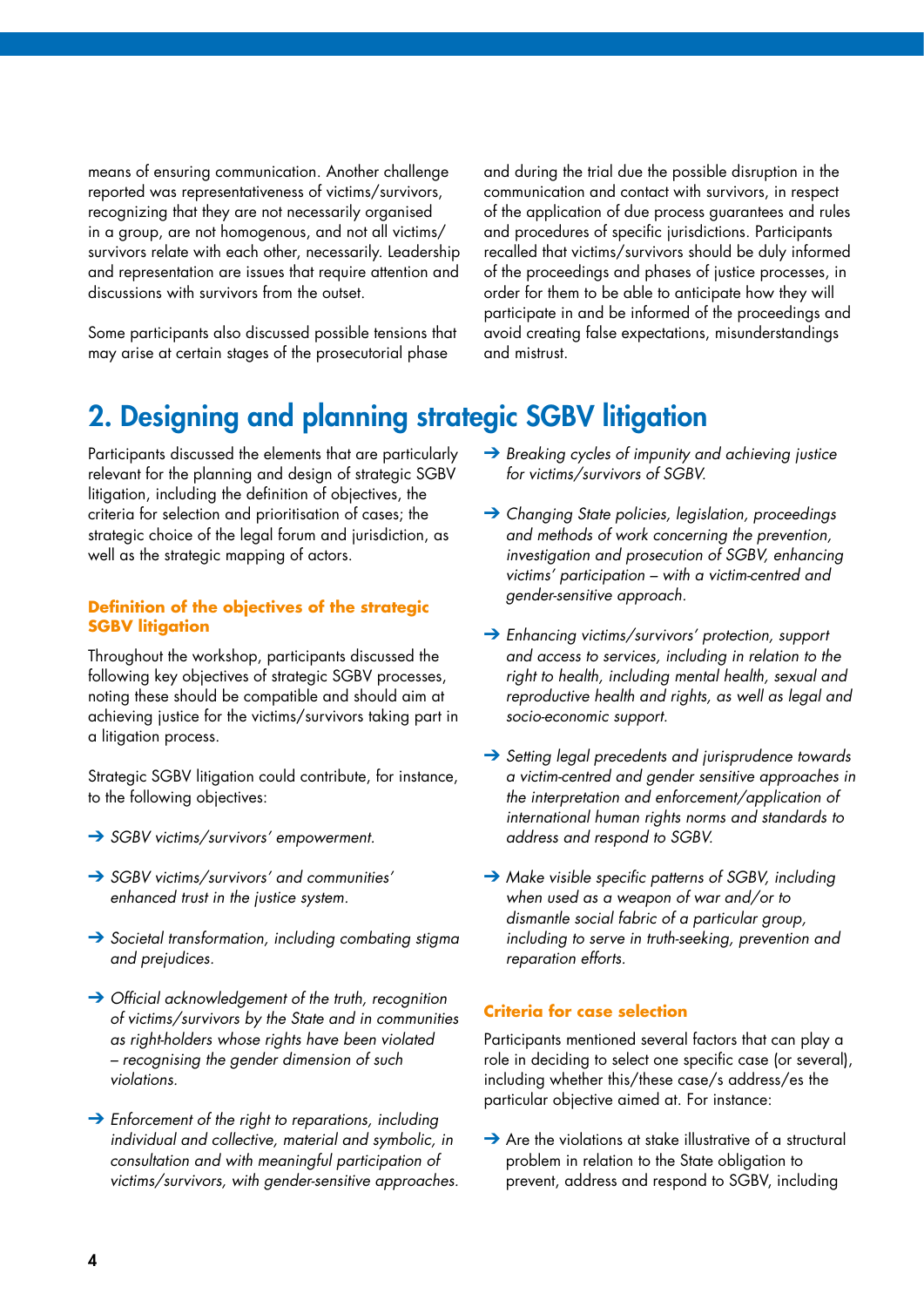

in relation to gender-based discrimination, accountability, victims' participation and protection, access to services?

- $\rightarrow$  Does the situation reveal the particular obstacles faced by victims/survivors of sexual violence to access justice and adequate support and services?
- → Does the situation reveal differentiated impact on women and girls, men and boys, and/or intersectional forms of discrimination against particularly marginalized populations, including LGBTI, religious or indigenous minorities?
- $\rightarrow$  Do the violations at stake encapsulate or reveal a certain pattern of violence or gender-based discrimination or gender-based violence, that is particularly under-reported, under-addressed and in relation to which victims are particularly marginalised or stigmatized?
- → Is the case "solid" enough, in terms of evidence, and in relation to the possibility and disposition of victims to participate such process?

Participants highlighted that in some cases litigation does not necessarily start with a strategic litigation focus. Some cases have been selected for pragmatic reasons, such as the profile of the prosecutor, the type of crime or forms of SGBV, the capacity and expertise of a given litigation team, or the funding available. On many occasions, a case which was not initially identified to be part of a strategic SGBV litigation process, then became relevant and emblematic. Contexts are changing and different opportunities may arise over time.

Participants recalled that, when working with an established framework of collaboration among different actors, elements for the prioritization of a case must be discussed and agreed upon among all involved partners from the outset, ensuring effective participation of the victims and survivors. They must be part of such strategic decisions and informed of the criteria and reasons that may be argued for the prioritization of a case over another. Creating false expectations (e.g. that all individual cases could be brought to trial or that all victims/survivors will have a day in court) is particularly harmful. Unmet expectations are not innocuous and can seriously affect survivors' trust in the justice system and further hinder their sense of agency and autonomy.

### **Criteria for selection of legal forum and jurisdiction**

The strategic selection of legal forum and jurisdiction is paramount to any strategic litigation process. In relation to strategic SGBV litigation, particular attention must be paid to the gender-sensitive nature of the specific jurisdiction and the possibility or limitations to victims' participation in that given fora, among others. Participants also stressed that a gender analysis of jurisprudence and legislation is critical to make a choice.

Assessment of the most strategic jurisdiction requires a thorough analysis from the perspective of the victims/survivors, assessing the risks they may face and how these could be mitigated. For example, in Colombia, following consultations with survivors and a risk analysis, several cases of racism and gender based and sexual violence perpetrated against Afro-Colombian women were brought by Women's Link Worldwide and Asociación de Mujeres Afrodescendientes del Norte del Cauca (ASOM) before the Truth Commission, rather than before ordinary tribunals or the Special court, in line with the victims/survivors wishes, as they expressed fear of re-victimisation and mistrust in formal judicial proceedings.

The use of national and international fora or jurisdictions may not necessarily exclude each other and can serve complementary purposes. Strategic SGBV litigation at international or regional level can create obligations and opportunities to support existing national level advocacy and litigation efforts. Indeed, in some cases before the Inter-American Court of Human Right, the decisions of the regional court were upheld by national authorities and led to prosecutions at national level. For example, many years after the decision of the Inter-American Court in the case Molina Thiessen vs Guatemala, a national Court for High Risk Crimes sentenced four former high-ranking Guatemalan military officers for crimes against humanity, including for the arbitrary detention and sexual torture against Emma Guadalupe Thiessen and the disappearance of her brother Marco Antonio Thiessen.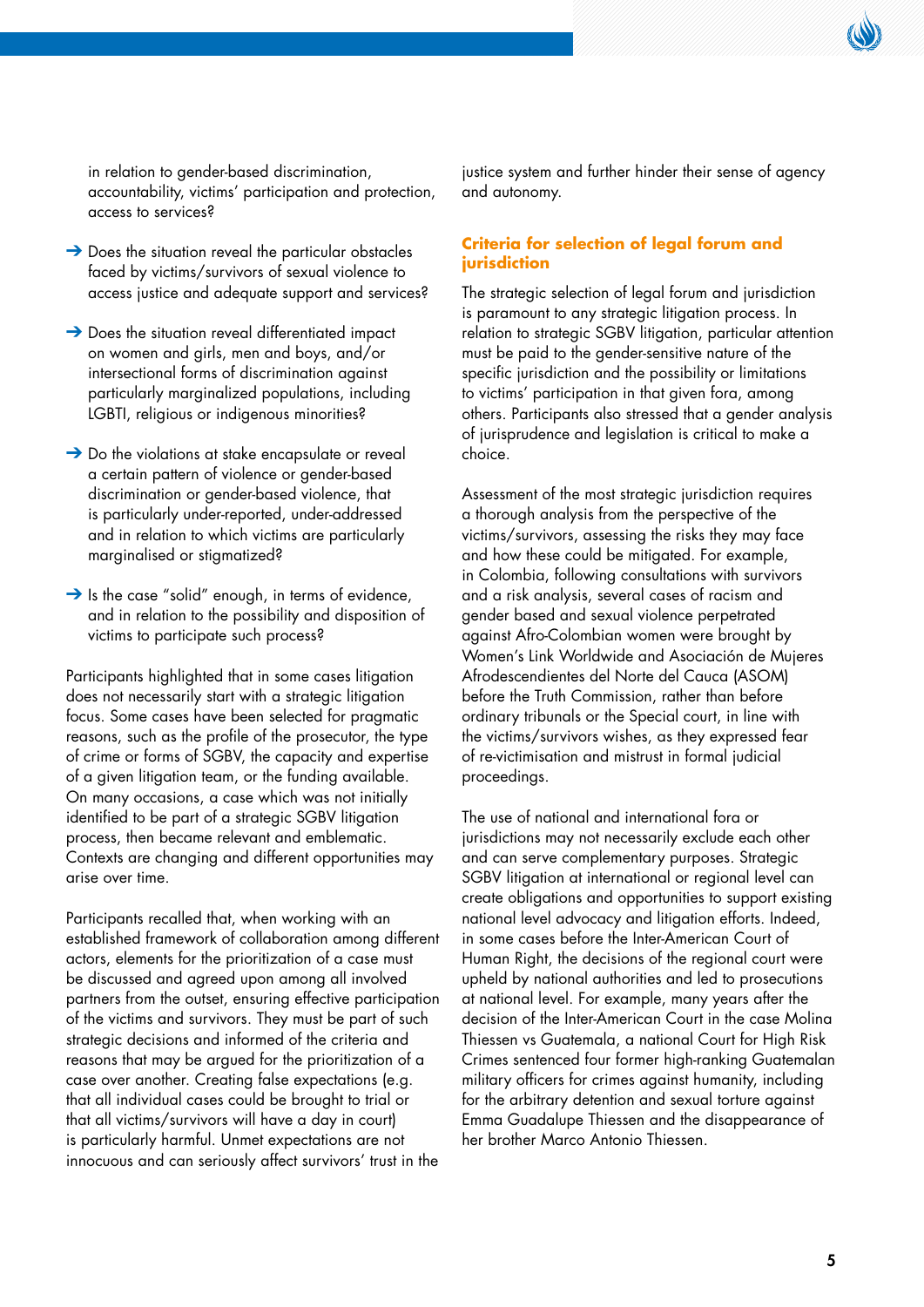#### **Kavumu – Democratic Republic of the Congo (DRC)**

In Kavumu village, between 2013 and 2016, more than 40 girls between 13 months to 12 years old were abducted at night from their homes and raped. Despite legal actions, documentation and advocacy undertaken for two years by Congolese and international actors and coverage in the international press, the local civil prosecutor did not initiate an investigation. In response to this inaction, the actors leading victims' legal representation considered the need to change the strategy and file the complaints before the military jurisdiction.

The United Nations Team of Experts on the Rule of Law and Sexual Violence in Conflict and the International Centre for Transitional Justice held a case prioritization session with Congolese military prosecutors examining serious international crimes in South Kivu in March 2016, which included the situation in Kavumu among others. After an assessment of the evidence gathered by TRIAL International and Physicians for Human Rights, a legal brief was presented to the Congolese judicial authorities, building on existing evidence, demonstrating that the violations were prima facie crimes against humanity and should therefore be brought

before the jurisdiction of the military prosecutor.

As a result, the case was then brought to a provincial military prosecutor as a matter of priority for the Congolese government, and the Congolese special police for women and children in South Kivu was officially tasked with a mass crime investigation. In December 2017, the military court of South Kivu convicted 11 perpetrators, including an acting politician, to life in prison for rape as crimes against humanity against 37 young girls. The conviction was upheld on appeal in July 2018.

### **Valentina Rosendo Cantú - Mexico**

In 2018, after 16 years of struggle led by Valentina Rosendo Cantú, supported by civil society actors, including through strategic SGBV litigation, a Mexican Tribunal sentenced military officials for the sexual violence committed against Ms Rosendo Cantú, an indigenous woman and a minor at the time of the crime.

The Tribunal ordered sentences of up to 19 years in prison and the payment of financial reparations to the victim. Significantly, the Tribunal recognized the testimony of the victim as fundamental evidence, acknowledging that SGBV often occurs in a context that does not allow the possibility of accessing other witnesses or material evidence. The Tribunal's decision further refers to the sexual torture against Ms Rosendo Cantú as an act of aggravated and intersectional discrimination based on gender and ethnicity. In this regard, the sentence takes into account the structural inequality in which she found herself indigenous, combined with the fact of being a girl, which exacerbated the power imbalances between her and the armed military officials.

The investigations were first initiated before the military justice system in Mexico, which dismissed the complaint. Subsequently, the complainants brought the case before the inter-American system, and in 2010 the Inter-American Court of Human Rights issued a judgment declaring the responsibility of the Mexican State. The regional Court ordered 16 reparation measures,

including investigating the facts in the civil/ordinary jurisdiction and proceeding to identify, prosecute and punish those responsible, in order to guarantee access to justice for Valentina Rosendo Cantú. As a result of this decision and the sustained perseverance of Ms Rosendo Cantú and civil society's advocacy and strategic SGBV litigation, in 2014, Mexico partially modified the Code of Military Justice, establishing that human rights violations committed by the military against civilians should be investigated in civil/ ordinary courts, and four years later sentenced the perpetrators, as explained above. Despite all these progresses, civil society actors claim that these reforms are insufficient and that justice remains exceptional for victims of sexual violence.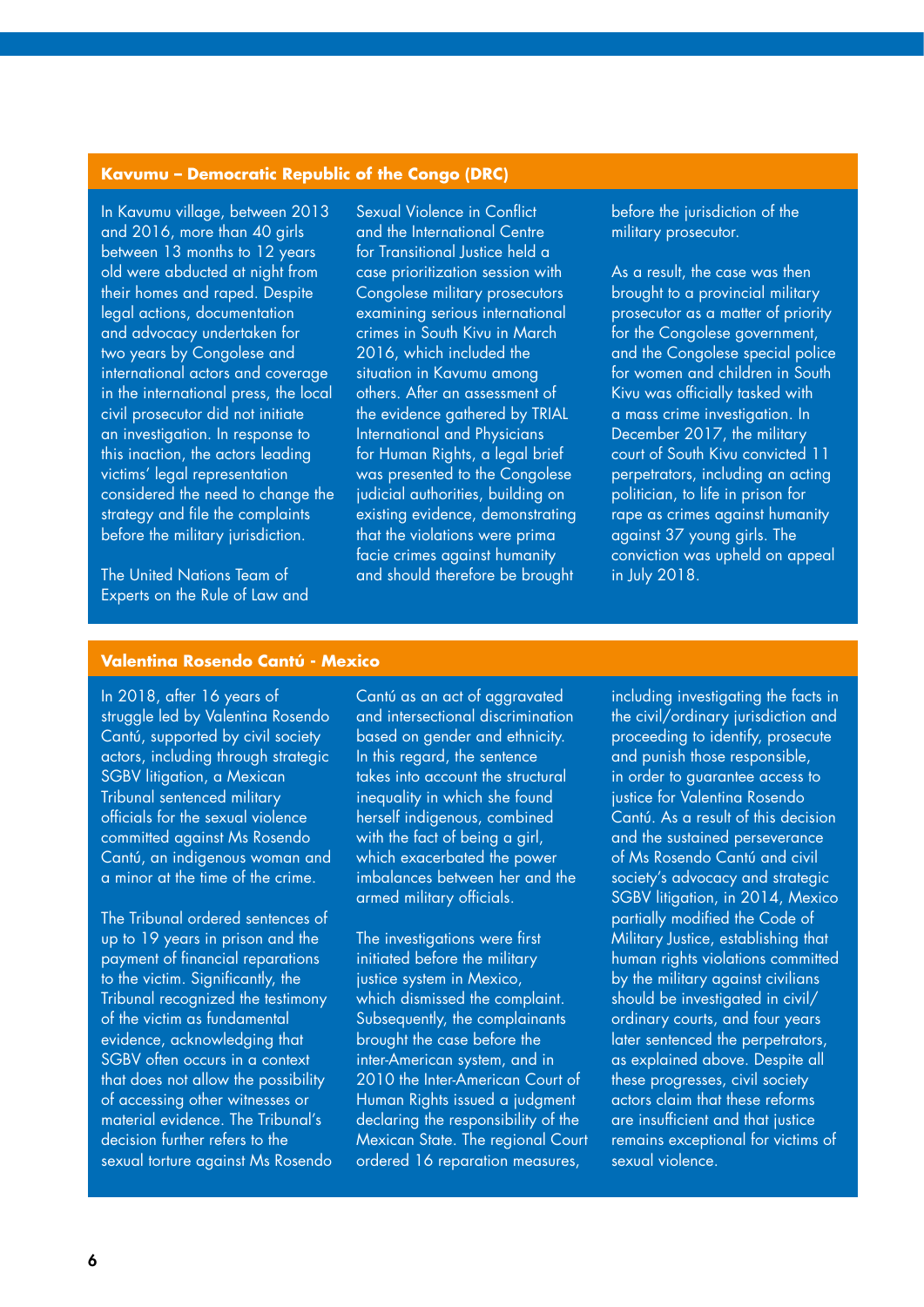

The use of universal jurisdiction was discussed as a possible strategic selection of fora, particularly to circumvent laws that perpetuate impunity or other forms of amnesties. For example, the strategic litigation process regarding the serious human rights violations committed during the Franco regime in Spain, included the filing of a complaint before Argentinean jurisdictions and requested the extradition of several individuals. At first SGBV was not included in the initial complaint and the strategic SGBV litigation led by Women's Link included the filling of an addition complaint to the original one, instead of filing a new case. While extraditions were not granted by Spain and prosecutions have not taken place, victims and witnesses, including of SGBV, could testify before the Argentinean judicial authorities and have raised significant attention – at national and international level – on the prevailing impunity and on victims' claims for justice.

Moreover, participants discussed and shared experiences on the strategic use of non-criminal jurisdiction, such as using administrative proceedings to get redress for human rights violations. This was the case for example in the case of a British woman who was raped at a checkpoint in the Sinai region, allegedly by an Egyptian military officer. She did not receive the help and assistance required from the UK embassy and consular services in Cairo in the filling of a claim before Egyptian authorities and to access medical services. An official complaint was filed to the UK Foreign and Commonwealth Office (FCO) and dismissed, but the Parliamentary Ombudsman upheld her claim. As a result, she received an official apology and a small financial compensation from the FCO, who also changed the policies, procedures and training for consular services to deal with victims of sexual violence, including rape.

Participants also shared experiences of using foreign administrative courts, for example for violations of immigration regulations, to address and redress cases of human rights violations, including SGBV. For example, these proceedings were effective in addressing cases of sexual violence committed in Liberia, when perpetrators were found in the US, in violations of territorial entry requirements.

In Kenya, the Bill of Rights in the 2010 Constitution allows organisations to file complaints about human rights violations in the public interest, in addition to

persons acting in their own interest. The use of that jurisdiction was particularly relevant in the initiation of a case related to sexual violence committed during the 2007 to 2008 post-election violence in Kenya, as these proceedings enabled a shift in focus from individual liability of perpetrators to State's obligations. This was particularly important in these cases because for most of the survivors, the perpetrators were unknown, and the state claimed that there was no evidence to identify them. At the time of the workshop, proceedings had not concluded. Yet, regardless of the outcome, the forthcoming decisions should result in further clarity in relation to State's obligations to prevent and protect the population from sexual violence, especially those most at risk, and to ensure credible investigations and prosecutions of perpetrators, including during times of elections.

Participants also suggested that the use of quasi-judicial mechanisms should be further explored, including through individual complaints procedures of UN Human Rights Treaty Bodies, as well as inter-State complaints.

### **Strategic mapping of actors**

Participants discussed the strategic mapping of actors during the litigation process. They highlighted the importance of mapping potential allies, as well as possible opponents or actors who may resist or advocate against the strategic aim pursued. Some attendees shared examples of how such exercise was conducted, such as the elaboration of a matrix placing individuals and organizations according to the their level of agreement, or opposition, and their degree of influence. The matrix also included a mapping of influencers who could impact the views and conduct of others. Reaching out to actors who were situated in the middle of the matrix – meaning not in radical ends of the spectrum of support -- was the priority. This matrix had proven useful, especially to broaden the identification of actors beyond the "traditional" ones.

Mapping of actors for strategic SGBV litigation requires an analysis of the spectrum of allies, opposition and influencers, from a gender perspective. This analysis should includepast and current positions and actions regarding women's human rights and gender equality, including official and non-official statements and decision taken.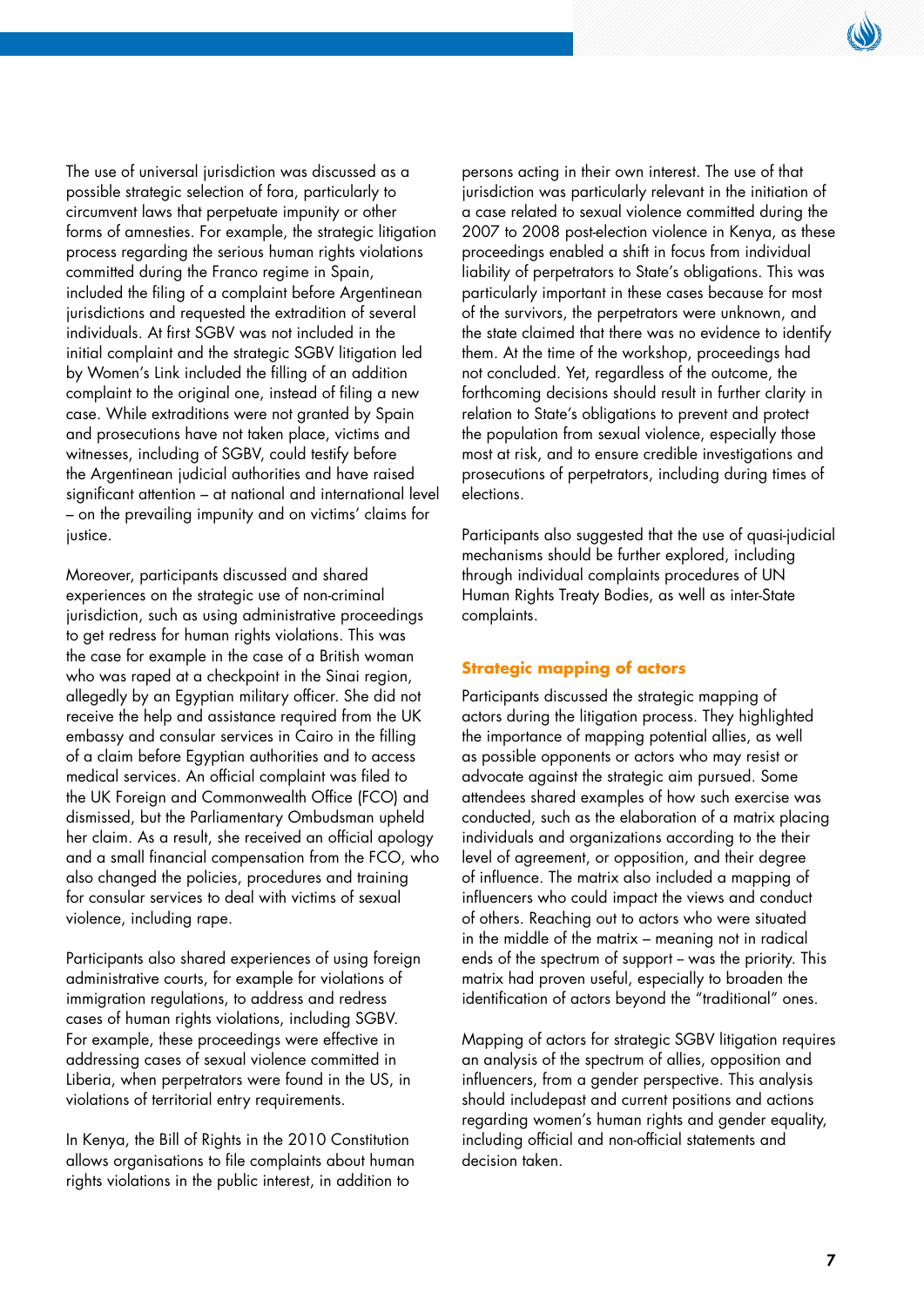When mapping allies, participants noted that State entities, including justice authorities and prosecutors' offices, are not necessarily monolithic. Some officials within the institutions, including at low or mid-level in hierarchy, can be influential and decisive in bringing a gender perspective into a judicial decision and interpretation of standards. The same observation applies to Government entities.

International and non-governmental entities working with the justice system, including by providing training on human rights, were also identified as having potential influence, as they could be decisive in enhancing judicial actors capacities and understanding of the characteristics of investigating and prosecuting SGBV. Media actors should also be included in actor mapping exercises, such as journalists or social media influencers, who play an important role in informing and impacting public opinion. Renowned figures,

such as Nobel Price Laureates or other public figures, can play an influential role by their presence and/ or statements in public events, as much as the voice of other survivors, including from other countries, expressing support and solidarity in a global cause.

The discussion also emphasized the impact that expert testimonies had in legal proceedings. For instance, expert advice on the specific gendered elements of sexual violence, or the gendered dimension of the obstacles in access to justice for SGBV victims/ survivors has made a difference in several strategic litigation cases. Participants also mentioned the relevance of enhancing alliances in the context of the submission of amicus briefs, including calling upon international experts.

### 3. Coordination and collaboration among entities leading strategic SGBV litigation processes

Discussions referred to the challenges and good practices in building alliances and co-leading the strategic SGBV litigation processes with different entities. Participants presented the specific examples of partnership in leading strategic SGBV litigation in the cases of Sepur Zarco in Guatemala and the Kavumu case in the DRC. Partnerships in both cases, while the contexts were very different, resulted into similar lessons learned. These include:

- $\rightarrow$  The importance of building partnership, including with the UN, to strengthen the capacities of justice actors at national level, including through training and mentoring on investigations and prosecution of SGBV and other serious human rights violations.
- → The critical relevance of multidisciplinary partnerships with complementary expertise, including to address the specific needs and rights of SGBV victims. This includes, for instance, expertise in protection from re-traumatisation and other forms of re-victimisation; expertise in interviewing methods tailored to the needs of victims of sexual violence and children victims/survivors; expertise in providing psychosocial support to victims/survivors throughout the process; expertise in litigation and

advocacy against gender-based violence, including sexual violence, or in relation to women's human rights more broadly.

 $\rightarrow$  The complementary role played by non-national or international actors, including the United Nations, in supporting initiatives led by national actors, including through: advocacy at national and international level; monitoring of human rights violations, including in relation to victims' access to justice and/or threats, intimidations or attacks against judicial actors or human rights defenders; supporting the implementation of protection measures for victims; and funding (grants) and technical advice.

Participants also discussed potential challenges related to possible tensions between civil society actors. These may be the result of different factors, including competition for limited resources for human rights advocacy and litigation and differences in strategic views and focus. Participants also noted the potential difficulties in coordination resulting from power imbalances between organizations, including between national and international non-governmental organisations, or between non-governmental organisation and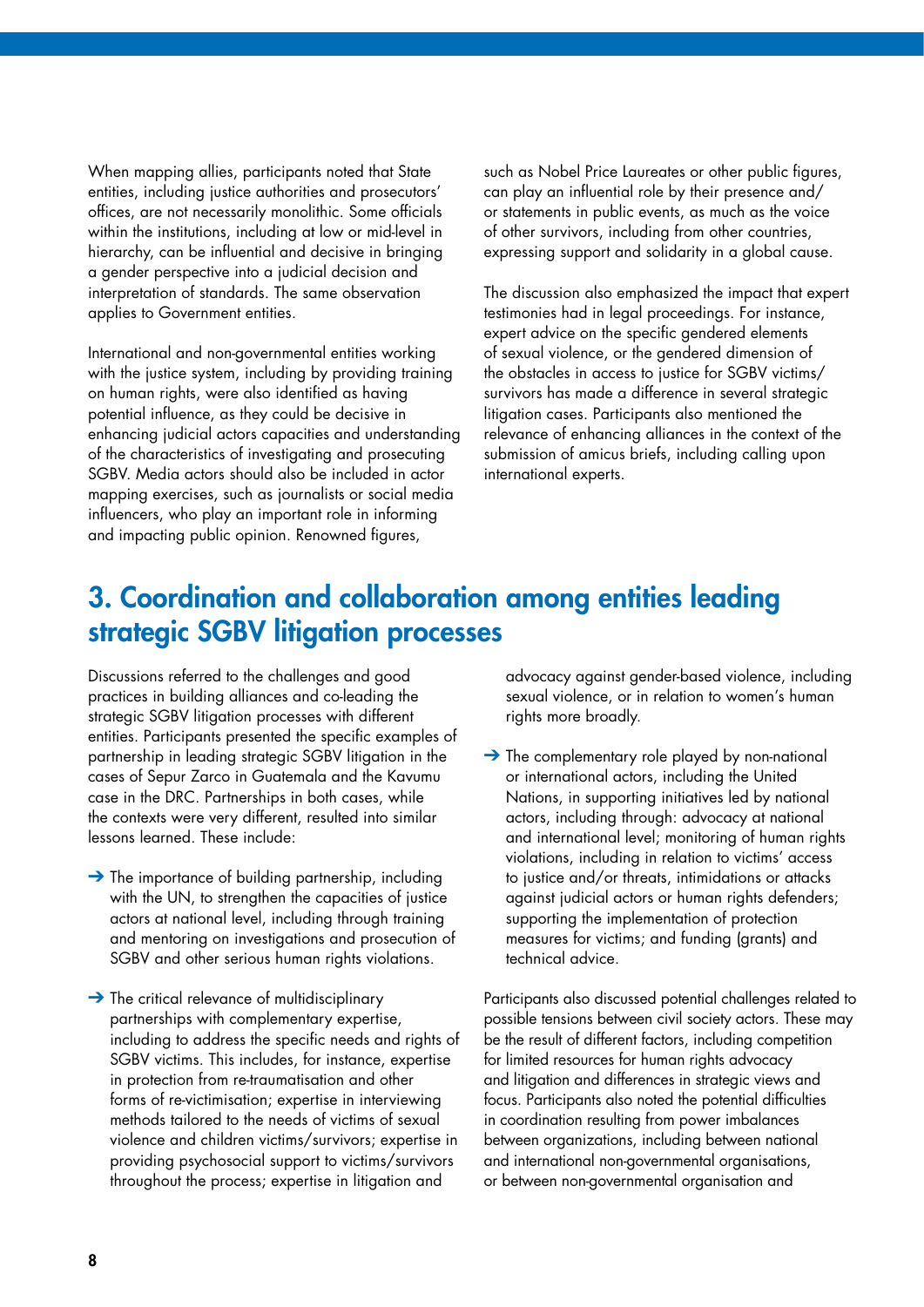#### **Sepur Zarco – Guatemala**

Three organisations compose the Alliance for Breaking the Silence and Impunity (Alianza Rompiendo el Silencio y la Impunidad): Mujeres Transformando el Mundo (MTM), el Equipo de Estudios Comunitarios y de Acción Psicosocial (ECAP) and Unión Nacional de Mujeres Guatemaltecas (UNAMG). These three organisations led the strategic SGBV litigation process with the Collective *Jalok U,* the organization created by the *abuelas* of Sepur Zarco.

The Alliance, formed in 2009, aimed at accompanying female victims of serious human rights violations of the internal armed conflict, mainly indigenous women victims of sexual violence, on their route to justice. UNAMG and ECAP had already collaborated for several years, in providing support to women victims of sexual violence in Guatemala. In 2010, the Alliance organized a Tribunal of Conscience on sexual violence perpetrated against indigenous women during the internal armed conflict in Guatemala. This effort led to providing support to the Q'eqchi women from the community of Sepur Zarco to file a

complaint with the Inter-American Commission on Human Rights on the right to reparation, before lodging a criminal complaint before national courts.

The partnership of the three organisations is noteworthy for the complementary and multidisciplinary perspectives that each entity brings. This includes the specialized expertise of ECAP in providing psychosocial support to victims/survivors of sexual violence, including building trust with the women of the indigenous community through longstanding accompaniment, combined with the feminist approaches of UMANG and MTM, where the fist led the political and communication strategies and MTM the legal strategy and litigation before the court. The strategic SGBV litigation continues today, after the verdict, in relation to the enforcement of the reparations.

OHCHR provided support to the partnership and the strategic litigation process, including by leading and sustaining capacity strengthening efforts with the judiciary, to enhance judges and prosecutors' understanding

of international standards applicable to international crimes and gender-based crimes. In addition, OHCHR contributed to the development and adoption of a general instruction on SGBV by the Attorney General's Office, ensuring compliance with international norms and standards. Moreover, through the "Maya Programme", OHCHR provided technical and legal advice, capacity strengthening, including training on strategic litigation, as well as financial support through grants provided to civil society organisations to lead strategic litigation processes to advance indigenous people's rights. This included the strategic litigation in the case of Sepur Zarco. OHCHR further complemented these efforts through national and international advocacy, sensitization of the public to counter stigma and racism, as well as through monitoring of the trial and documenting and reporting on threats and intimidations against the victims, members of the tribunal and human rights defenders associated with the process.

international entities, such as the United Nations. Yet, participants indicated that while there were times of tensions in the alliances, overall, the cohesive factor was the common goal behind the strategic litigation and the commitment with the victims/survivors.

Coordination of actors was also discussed in relation to fundraising. Participants noted that some donors' funding policies can contribute to coordination, for example prioritizing funding to consortiums. Yet, while coordination is generally positive and can enhance the impact of a process, by promoting complementarity and multidisciplinary processes, funding policies or incentives for coordination should not result into erasing (or ignoring) the legitimate differences that entities may have in relation to key policy matters and strategic approaches.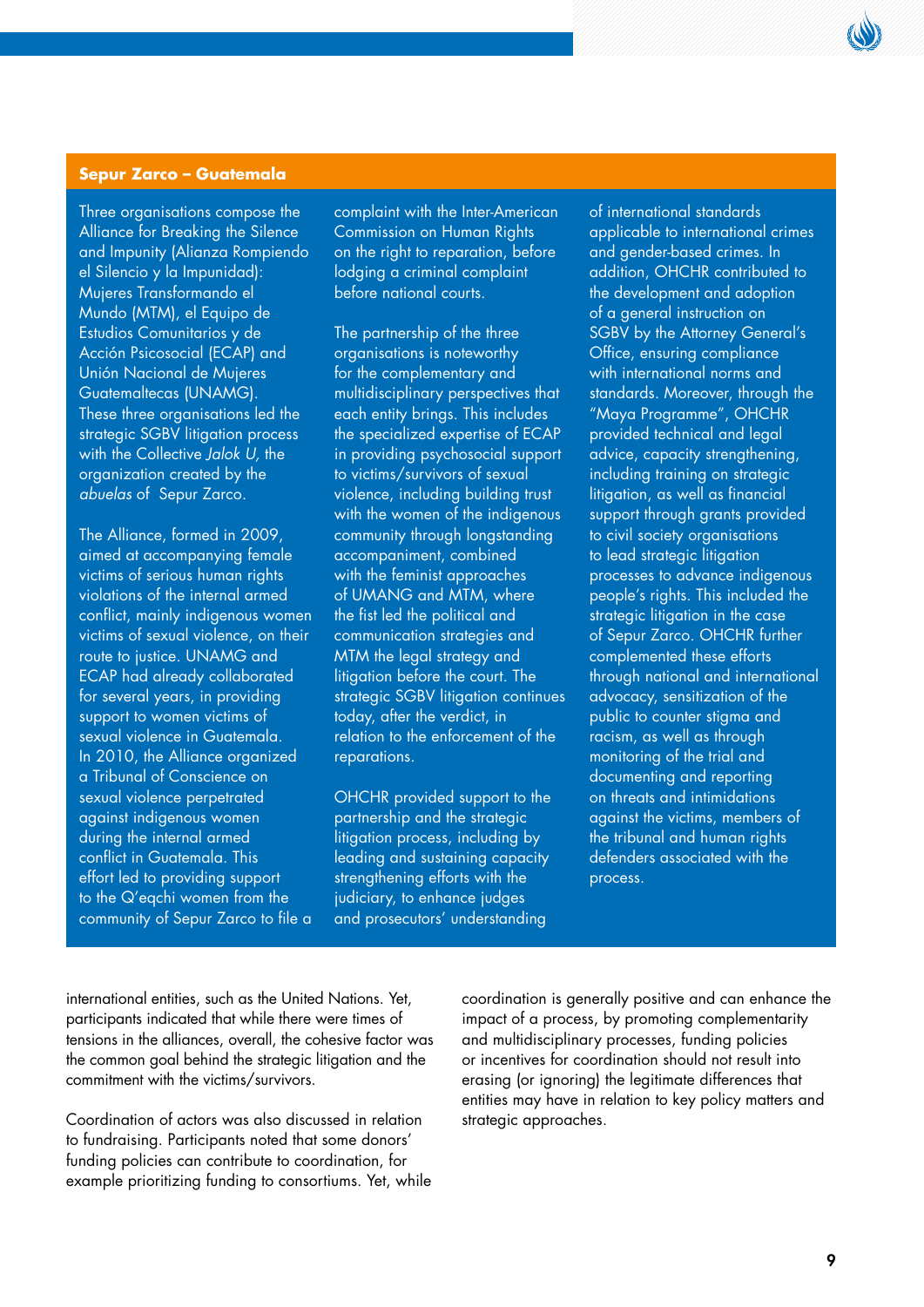#### **Kavumu - Democratic Republic of Congo**

Coordination and collaboration among the entities co-leading the strategic litigation in this case was of critical importance. . In this case (but also in relation to many others in DRC) it took several years for the authorities to acknowledge that the incidents in Kavumu qualified as crimes against humanity and to prioritize their prosecution. In DRC, decisions on prioritization are discussed and agreed by a multidisciplinary task force convened by the UN Stabilization Mission in the DRC (MONUSCO). The task force gathers all national and international actors involved in accountability processes for serious human rights violations. Each actor of the Task Force brings its unique expertise and some international organizations provide support and mentoring to relevant national entities.

Victims and their relatives were also central to the process, taking part and being consulted regularly. After mapping the organizations working with victims' relatives, a national family association was identified to serve as liaison with the parents of the child victims. Security concerns were particularly acute in this case and victims and their relatives received training and support from civil society actors to enhance their protection.

The strategic litigation around the Kavumu case was also illustrative of the importance and effectiveness of establishing multidisciplinary collaboration between the civil society partners and UN entities. In particular, in addition to the legal expertise required in this case, particular attention was needed to ensure

the protection of child victims, including by preventing their retraumatisation, while ensuring effective interviewing of children to be used as evidence. Psychosocial support was provided to the victims throughout the process. Special measures were also taken to ensure that the interviews were conducted by well-trained professionals and video-recorded, while lawyers and prosecutors were watching and taking notes from a separate room without being seen by the child victim. Strategic SGBV litigation in this case also involved advocacy to ensure that such video-recorded testimonies were used as evidence in the trial, without having to reinterview the children.

### 4. Communication and advocacy strategies

Participants shared experiences about advocacy strategies. In many occasions these included the elaboration and publication of an analysis of the situation, including the various obstacles faced by victims of sexual violence to access justice. In Bosnia and Herzegovina, a study was conducted analysing the prevalence of gender stereotypes in the judiciary in relation to rape cases prosecuted as war crimes. Participants also reported setting up a database in Colombia documenting defence lawyers' tactics to delay procedures in a specific case. Three years later, they used this information to expose what they called 'impunity tactics' in a report that became an advocacy tool used by other partners as well. Similarly, in the case of Sepur Zarco, civil society actors elaborated a research to raise awareness on the specific realities and the experience of SGBV survivors, explaining the differences and particular characteristics of the prosecution of crimes of sexual violence, including the gender dimension of such forms of violence. Some

participants also pointed out that highlighting the positive contributions of State institutions, authorities or prosecutors and recognising this publicly has proven to be a powerful approach, leading to better collaboration and increased access to and support from these State entities.

Participants also discussed challenges and successes when advocating and communicating around sexual and reproductive health and rights. For instance, in Colombia, a complaint was presented to the Constitutional Court aiming at enforcing the implementation of guidelines on comprehensive access to healthcare for SGBV victims. When designing the communication strategy, deliberate decision was made not to focus on sexual and reproductive health and rights. This prevented the polarisation of the debate and secured wider support from a larger political spectrum. Once the decision on the guidelines was adopted, the advocacy strategy then focused on the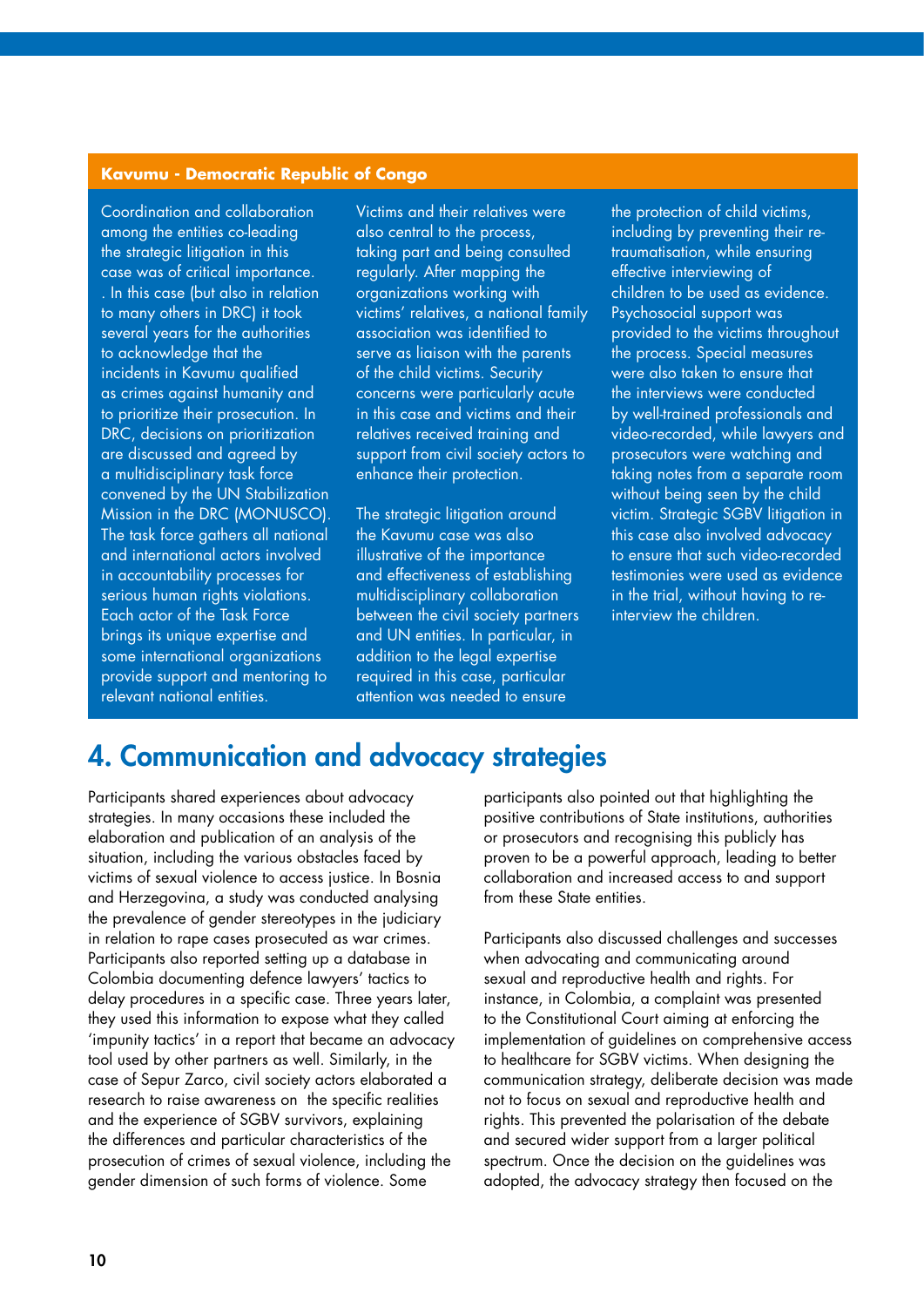

operationalisation of the guidelines, including the right to access abortion.

Communication on the litigation processes themselves, including through media, can be particularly effective in raising public awareness on the case and on the gender dynamics related to the investigation and prosecution of SGBV. While participants discussed how communication and advocacy have proven effective to raise social awareness, encourage change, spark debates and inspire hope, and to exert pressure to end impunity, discussion at the workshop also covered the risks related to communication strategies, especially in relation to victims/survivors' participation and security. Risks assessment and measures taken to protect victims' safety must be undertaken in all contexts and at all times, irrespective of the active, visible or more discrete

role played by the victims/survivors. Actually, in some cases, the communication strategy could be to remain silent and not involved any media activity, including for security reasons or potential harm. In other cases, raising the profile of the victims in the media, may on the contrary contribute to protection, acknowledging their role as human rights defender.

Communication and media coverage of the trial provided an opportunity to sensitize the wider public on the reality faced by victims/survivors of SGBV. In the case of Sepur Zarco, media, including TV attention exposed the living standards of marginalized indigenous communities. At the same time, some media close to military sectors did also further stigmatize victims/survivors, including disseminating sexist insults against them. Advocacy and media strategies

#### **"Jungle Jabbah" - Liberia**

Cases involving sexual violence, committed during the civil wars in Liberia, have been mostly tried abroad, including in Belgium, France, the UK and the US. For instance, a US Federal court opened a case against the former Rebel Commander "Jungle Jabbah" for false information to U.S. immigration authorities related to atrocities committed in Liberia's First Civil War. Twenty victims travelled to Philadelphia to testify about the serious violations committed by him and his soldiers, including cannibalism, rape, murder, and slavery. Civitas Maxima led several innovative initiatives to reach out to the Liberian population and raise their awareness on the content and outcome of these trials, for example:

The organization monitored the trialsand prepared legal briefs. While these were appreciated by human rights and litigation organisations, they were too

technical and legalistic to reach a broader audience. These were then coupled with other complementary initiatives. Civitas Maxima mapped out which platforms, including social media, were more used in the country. Based on that, the NGO decided to initiate a Facebook campaign and, in 2017, launched the Liberian Quest for Justice, a platform that disseminates videos, cartoons and other material about justice processes happening outside of Liberia. Civitas partnered with a local NGO supporting independent journalism, and through this partnership, funded Liberian journalists to go to the US for the period of the trials. In the memorandum of understanding, it was agreed that, while Civitas was funding journalists' efforts, the NGO would have no say in what the journalists would say in their reporting. As a result, Liberian journalists produced articles, conducted several Facebook live

events and radio recordings, which have reached over 40,000 Liberians.

Moreover, advocacy initiatives also included theatre and other forms of art as a tool to engage communities. This included the development of a cartoon series about Musu, a brave girl in Monrovia, raising awareness on the impact of the violations committed during the 14-year back-to-back civil wars, and reaching out to young segments of the population. The cartoon shows the importance of breaking the silence and the resilience of the Liberians who seek to end impunity, and promotes youth leadership and girls' empowerment. Musu's diary connects cartooning with the battle against impunity in order to encourage Liberians to voice their own quest for justice.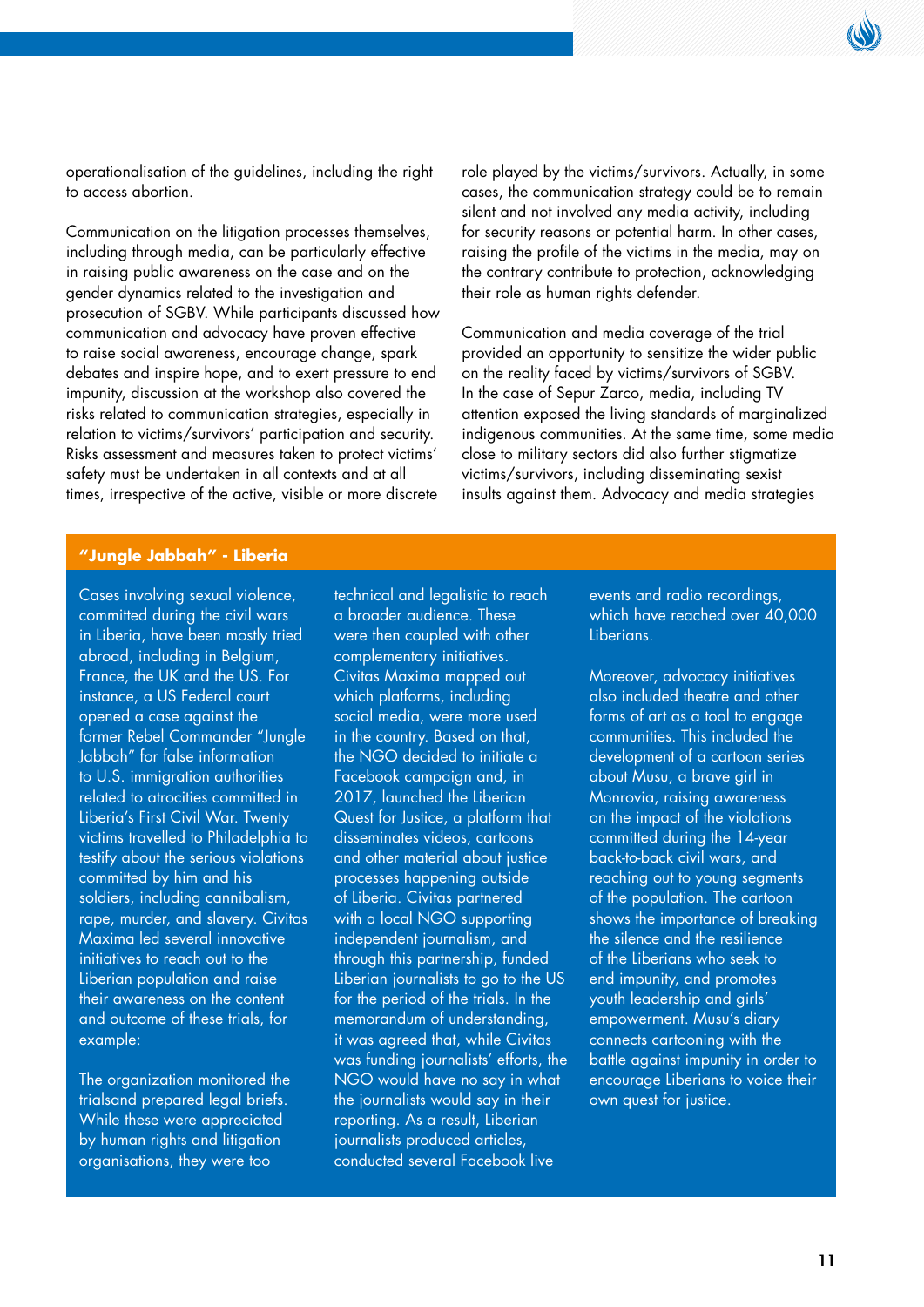should include measures to anticipate, address and counterbalance possible narratives that perpetuate stigma, gender stereotypes and gender-based discrimination.

Participants discussed how victims' voices in the media have been critical elements that contributed to change prevailing narrative and to, counter gender-stereotypes and stigma. For example, a participant referred to her experience supporting the elaboration of a report presented by Women's Link Worldwide and Asociación de Mujeres Afrodescendientes del Norte del Cauca (ASOM) to the Colombian Truth Commission on sexual

violence against women of Afro-Colombian descent during the conflict. This initiative started at least three years before and resulted from a close cooperation with victims and survivors. The women were involved in the communications strategy surrounding the presentation of the report and defining its key messages. For example, they decided to use the first person in the report and to be the ones to present and spread its messages. They also decided to compose songs on the content of the report, which they played before the Commissioners, and they chose the name of the report – Voces Valientes ("Brave Voices").

### 5. Funding of strategic litigation

Participants repeatedly stressed that strategic SGBV litigation is a long and complex process that requires sustained, multi-year funding. Strategic litigation, generally speaking, is expensive, and successful results cannot be guaranteed. When funding is short-term and there is time pressure, the risks of re-victimisation and instrumentalizing the victims are higher. For instance, shortage in funding and disruption in support provided to victims/survivors can jeopardize their trust in civil society actors and in the justice system more generally, compromising their participation in the future. Longterm engagement is critical to strategic SGBV litigation. Legal and advocacy interventions do not end with a guilty verdict, but should be sustained after a first judicial decision, including appeal phases and the enforcement of reparations measures. A victim-centred approach in strategic SGBV litigation also requires long term engagement with victims/survivors after a verdict, including to address potential reprisals and backlashes.

Many participants noted the importance of diversifying funding and sensitizing the donor community about the potential impact of strategic SGBV litigation, beyond the individual cases at stake. Donors must be aware of what strategic SGBV litigation requires in terms of funding, including long-term engagement, diversity of intervention and a victim-centred approach. Participants highlighted that funding should cover all the aspects of strategic litigation, including communication, advocacy and victim support. Participants noted the critical value of core/institutional funding to support larger advocacy projects, which include strategic litigation. This has helped in allowing more flexibility on how to orientate needs and resources over time and taking into consideration the changing contexts to diversify the profiles of the professionals leading the project (e.g. good combination of lawyers and litigators and professionals experienced in advocacy and communication).

### 6. Transformative impact of strategic litigation

Participants presented and discussed the transformative impact of strategic SGBV litigation, including the following illustrative cases.

### **Transformative impact on victims/survivors**

A verdict can be very significant in restoring victims' sense of justice, serving as an official acknowledgement of the harm that victims suffered, and – if handled well – can contribute to victims/ survivors' empowerment and agency.

The transformative experience of Linda Loaiza López is an inspiring example of the resilience of victims/ survivors. Ms Loiaza López, a Venezuelan young woman, survived four months of captivity, during which she was brutally and repeatedly tortured, including sexual torture and rape, by an individual she did not know. The police did not act to protect her though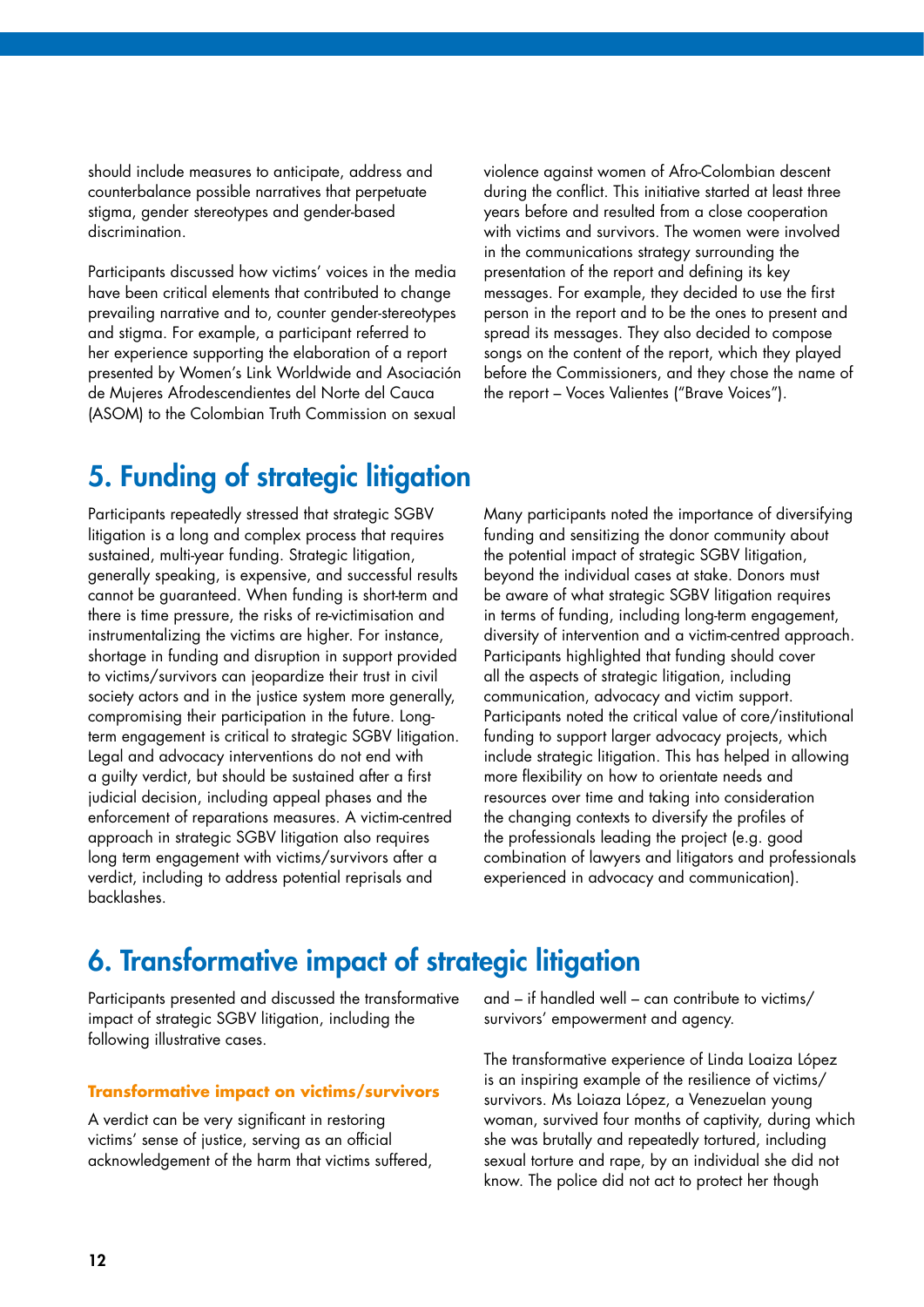

they had tangible elements to do so. Since her escape from her captor, she is at the forefront of the strategic litigation of her case, starting before national courts. After 17 years of struggle, in 2018, the Inter-American Court concluded that in failing to protect the victim and to investigate and prosecute the crime, the State was in violation of the prohibition of torture and sexual slavery. The Court also found that these violations took place in a context of gender-based discrimination and a lack of gender-sensitive procedures. Ms Loaiza López had graduated from law school in 2011, and in 2013 enrolled in a post-graduate in international and human rights law. She presented and defended her own claim before the Inter-American Court of Human Rights, while two international human rights and litigating NGOs joined as co-petitioners. She now works as a lawyer and supports victims of sexual violence in Venezuela.

The experience of the victims/survivors who led the report 'Brave Voices' in Colombia (mentioned above) are another clear example of how a victim-centred approach and victims/survivors' participation, from the outset, in the design and implementation of strategic SGBV litigation initiatives contributed to their empowerment, agency and activism.

Participants also discussed how strategic SGBV litigation has proven instrumental for restoring the victims' trust in the justice system. For example, in Bosnia and Herzegovina, some victims of sexual violence and their communities, after one of the guilty verdicts passed down by a national court, expressed that they could now trust the justice system again and were satisfied that the harm they suffered had been officially acknowledged and recognised. Discussions highlighted that victims' participation in a process could have in itself a meaningful impact on victims/ survivors, even if the final verdict is not a guilty verdict. Some victims/survivors had indicated that the litigation process was in itself empowering, sometimes solely related to the fact that a lawyer was representing their views and rights, and a prosecutor listening and believing them. Many victims/survivors have expressed that participation in the process, and being taken seriously, was a form of redress and healing.

Yet, not all experiences shared were a success. For example, in Bosnia and Herzegovina, one survivor/ victim expressed frustration at the weak sentence and the court's neglect of her right to reparation, including compensation. In this case, this person is now a

strong advocate and activist, and that experience also empowered her, but it was noted that she suffered a significant emotional backlash in the time immediately following the sentence. It was also noted that in some cases victims/survivors may be satisfied with the outcome of the strategic litigation process, whereas the litigating organizations may not be. For example, in another case in Bosnia and Herzegovina, a survivor had accepted a plea agreement and damages were paid to her. While the litigating organizations had advised her against the plea agreement, the victim/ survivor was satisfied with the financial compensation.

Participants also discussed that cases of "positive" legal outcomes, such as a satisfactory guilty verdict, may not necessarily result into victims/survivors' empowerment. For instance, in the context of the prosecutions for sexual violence by the Extraordinary Chambers in the Courts of Cambodia, only a very limited number of victims were selected to provide their testimonies. And from the few who did provide their testimony in court, many experienced very difficult moments during the cross examinations and had a feeling of disempowerment.

#### **Transformative impact on societies and communities**

Societal transformations are harder to monitor. They are multi-factorial and may take place over long periods of time. Yet, several participants shared some insights on how strategic SGBV litigation processes had contributed to address stigma and to shift how victims/ survivors were perceived by their communities. For instance, Valentina Rosendo Cantú (mentioned above), an indigenous girl who was victim of sexual violence by military officials in Mexico, had been subject to stigmatisation and was blamed by members of her community for the violence she had suffered, to the extent that she was forced to move town. Following the sentence of the Inter-American Court of Human Rights, which was later followed by a sentence from a national court, she received apologies from several members of her community, including many women, for the way she had been treated.

Similarly, after the guilty verdict, the *abuelas* of Sepur Zarco have also received apologies from members of their communities who had previously publicly insulted them labelling them as "prostitutes' and claiming that they were only interested in financial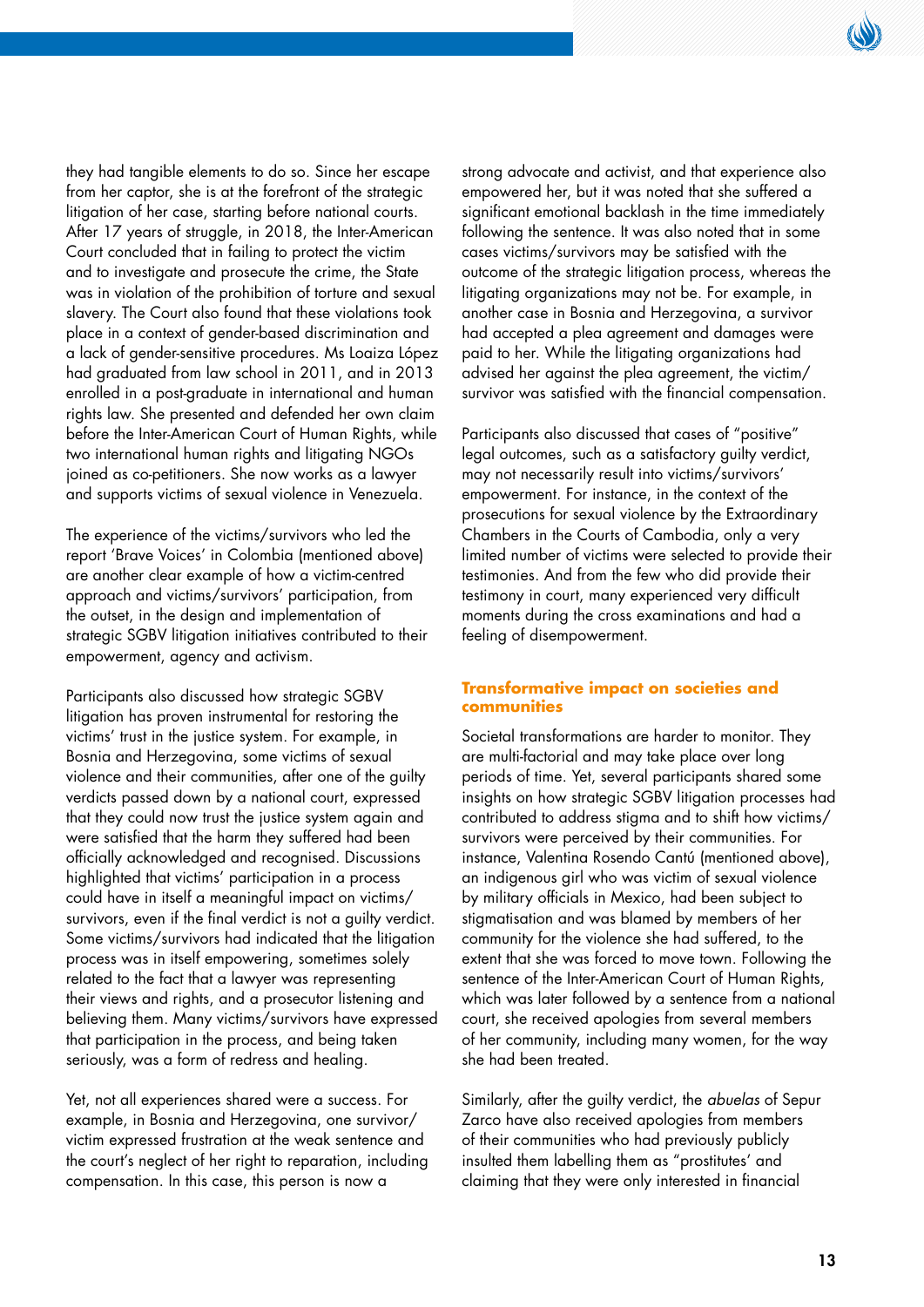gain through reparations. In addition to the official acknowledgement of the truth concerning the violations they suffered, the fact that the *abuelas* had always stressed the importance for the Tribunal to also order collective forms of reparations (which will ultimately also benefit the community as a whole) may have also contributed to changes in perceptions.

#### **Transformative impact on jurisprudence and interpretation of the national and international norms and standards**

Strategic SGBV litigation has proven instrumental to define and refine the international jurisprudence in relation to human rights violations and SGBV crimes, including States' obligations to prevent, prosecute and respond to these crimes. Just to mention one example, the strategic SGBV litigation in the case of Linda Loaiza López vs Venezuela resulted in a decision of the Inter-American Court of Human Rights, which clarified international standards in relation to States' due diligence obligations, under the absolute prohibition of torture, and obligation to protect from sexual violence when committed by non-state actors.

### **Transformative impact on reparations**

Strategic SGBV litigation was successful in tailoring reparation measures, which can include individual and collective measures, financial, material and symbolic reparations, as well as institutional, legislative and regulations reforms, as guarantees of non-recurrence in cases of SGBV.

In the case of the sexual torture of eleven women from Atenco (Mexico), strategic SGBV litigation also focused its efforts on the importance of the provision of guarantees of non-recurrence, as forms of reparations, to prevent future violations and to lift the obstacles that victims of sexual violence face when attempting to access justice in Mexico. The strategic SGBV litigation had included, as an advocacy priority, the need to enhance the independence of medical staff supporting victims of sexual violence in the context of their access to justice. As a result, the Inter-American Court of Human Rights ordered several measures of reparation, including in relation to the State's obligation to provide immediate and free medical, psychological or psychiatric treatment to the victims who wish so, as well as other measures of non-recurrence, such as the implementation of training programs for law

enforcement and public officials and the establishment of an internal State-led monitoring and control mechanism on the use of force. The Court also ordered the State to organize a public act acknowledging its international responsibility and to issue a public apology, in addition to financial reparations granted to the victims for the material and immaterial damage and legal costs.

In the case of Sepur Zarco, Guatemala, the *abuelas* were at the forefront of the strategic litigation process, throughout the entire process and now in the followup phase on reparations. Inter-institutional monthly meetings ("mesa de reparaciones") were established to follow-up on the implementation reparation measures ordered by the court. For each reparation measure, one survivor became "ambassador", following-up on the progress made in that particular area. This role reinforces the centrality of their voice and agency in this process and seeks to sustain their participation and consultation in this phase of the strategic litigation process. The reparation measures, which include individual and collective measures, in addition to monetary compensation, also entailed measures related to their right to land, the establishment of education and health services and security policy measures, at the level of the community and at national level. Yet, these reparations measures had still not been enforced and implemented. The strategic litigation continues towards that goal. For example, at the threeyear anniversary of the verdict, a commemoration act and a photo exhibition was organized, to which journalists were invited. This greatly contributed to heightened visibility of the experience of victims/ survivors, the very precarious conditions in which they and their communities continued to live and the lack of progress in obtaining reparations for the serious violations committed during the civil war.

### **Transformative impact on institutions, legislation and regulations**

Participants shared experiences where strategic SGBV litigation have proven instrumental to advocate for reforms in institutions, laws and regulation, to prevent and respond to SGBV. Indeed, strategic SGBV litigation can reveal and address specific patterns related to the prevalence of SGBV, which include in many instances the prevalence of impunity for such crimes. As noted above, participants recalled the importance of building strategic SGBV litigation based on solid research, for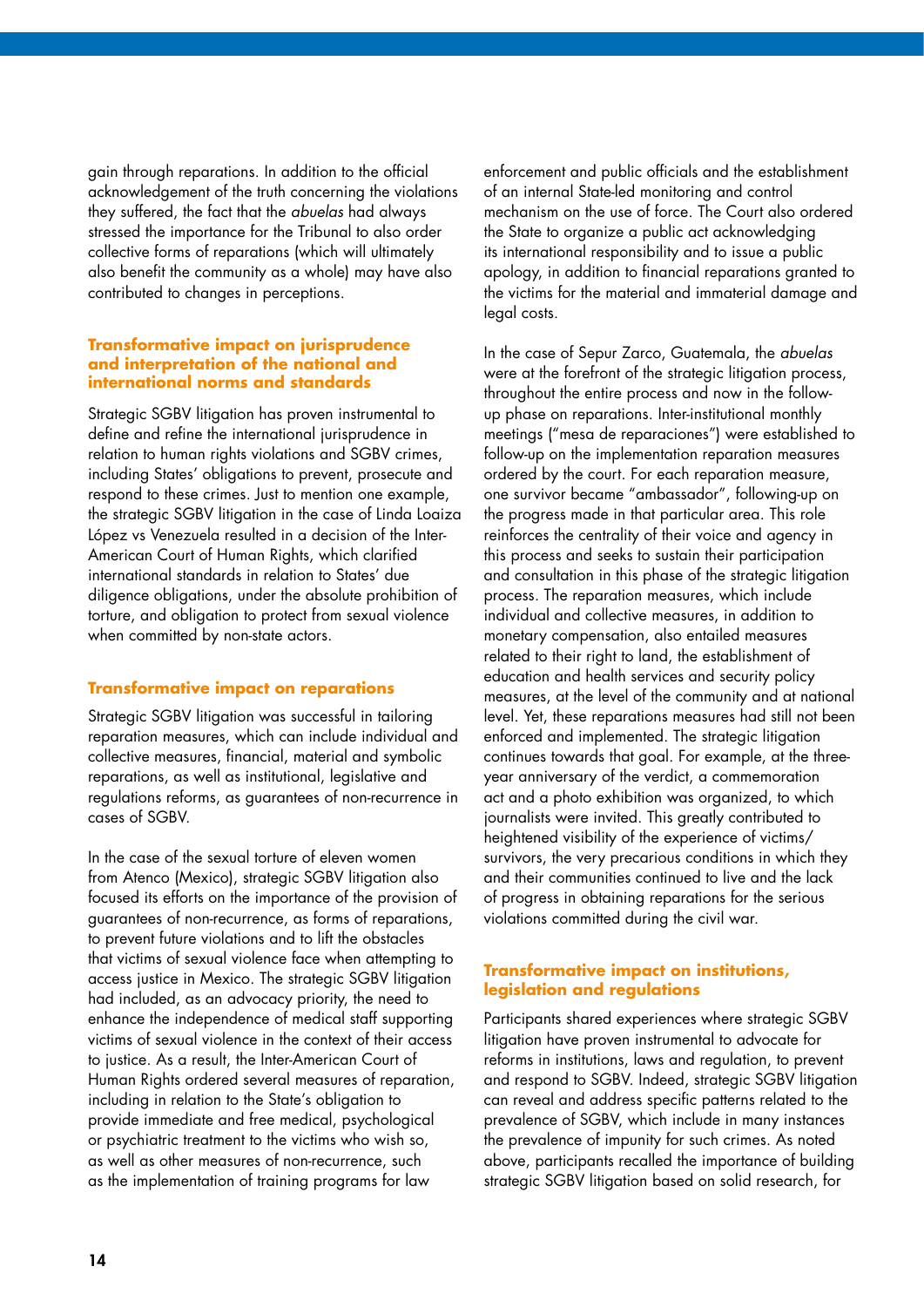instance collecting information on the obstacles that specifically affect victims of SGBV in accessing justice and in obtaining the protection from the State.

Strategic SGBV litigation also served to equip judges and prosecutors to better address the specificities of SGBV investigations and prosecution, and the requirements and methodologies needed to enable the effective participation of victims of SGBV in judicial proceedings. For example, strategic SGBV litigation has proven instrumental to inform the tribunals' proceedings on how to address SGBV cases. In the case of Sepur Zarco, the strategic litigation has set important precedents in the use and validity as evidence of victims' testimonies, where violations had taken place more than three decades before and no other material evidence or medical certificate were

available. The strategic litigation included advocacy with the Tribunal to accept, as evidence, in addition to the testimonies of the victims, the expert psychological reports which evidence long-lasting harm resulting from the sexual violence, such as the persistence of post-traumatic stress disorder symptoms. While the experience in this case was positive in terms of improved capacity of Court for High Risk Crimes to handle SGBV cases, there were challenges that persisted, including in terms of lack of interpretation throughout the trial. While the indigenous women complainants were provided with interpretation during their testimony, many of them expressed frustration for not having had the chance to follow the whole process in a language they understood. This would have also greatly contributed to their empowerment and agency in the trial.

### 7. Concluding remarks

Strategic SGBV litigation has been used increasingly in the past decade, and there are many interesting experiences, lessons learned and good practices, which were shared at the workshop.

Ensuring a victim-centred approach is critical to the success of any strategic SGBV litigation. This includes the continuous participation of victims/survivors from the outset and throughout the process and making sure that their views and best interests are paramount to any strategic litigation efforts. A victim-centred approach also seeks to support their autonomy, enabling the development of their full potential to exercise their rights with agency. This includes, for instance, avoiding making assumptions, seeking informed consent and avoiding taking decisions on their behalf, whatever well intentioned this may be.

The achievements discussed in this report reveal the potential of strategic SGBV litigation to bring justice to the victims, to advance their rights and agency

and to contribute to social, legal and institutional changes. While the effective implementation of reforms and guarantees of non-recurrence is still pending in most contexts, strategic SGBV litigation efforts have contributed to place the need for legal and institutional reforms in the political agenda . This greatly contributes to shape States' future responses to SGBV, including in relation to the prevention, protection and prosecution and in the design and implementation of reparations.

Strategic SGBV litigations are not stand alone strategies, and generally build from previous longstanding efforts to accompany and support victims/ survivors. Linkages of strategic SGBV litigation with other strategies and advocacy efforts, for instance promoting women's human rights or combating gender-based violence and impunity more broadly, is also critical. Hence the importance of strengthening partnerships, enhancing complementarity and promoting multi-disciplinary approaches.